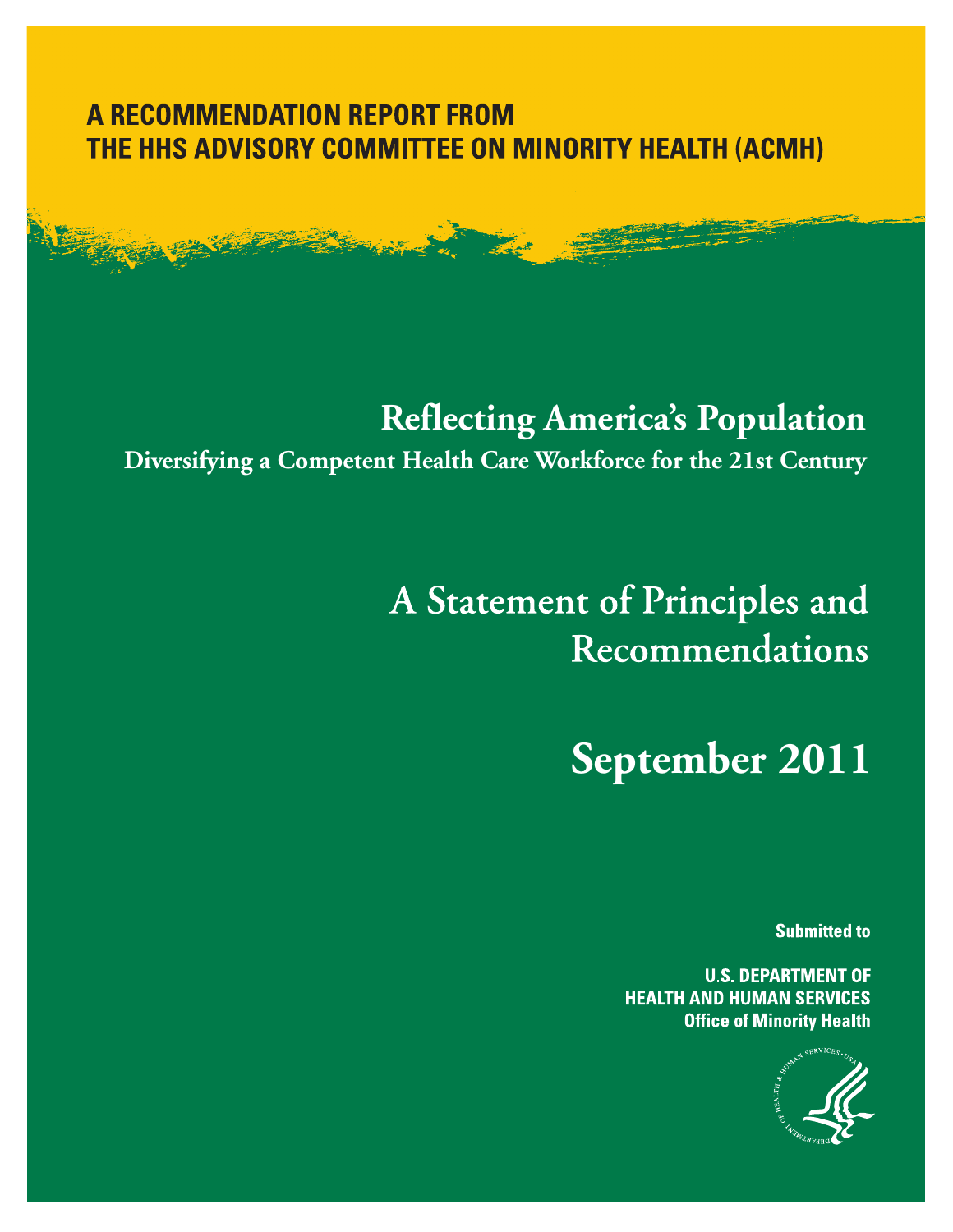**In memory of** 

#### **Rubens J. Pamies, MD, FACP**

**Chair, U.S. Department of Health and Human Services** 

**Advisory Committee on Minority Health 2009 – 2011** 

**"Diversity and excellence are not mutually exclusive. They go hand-in-hand. We need to address this like we do all issues – with passion, determination, and persistence – with our ultimate goal to be world class."** 

**- Dr. Rubens J. Pamies**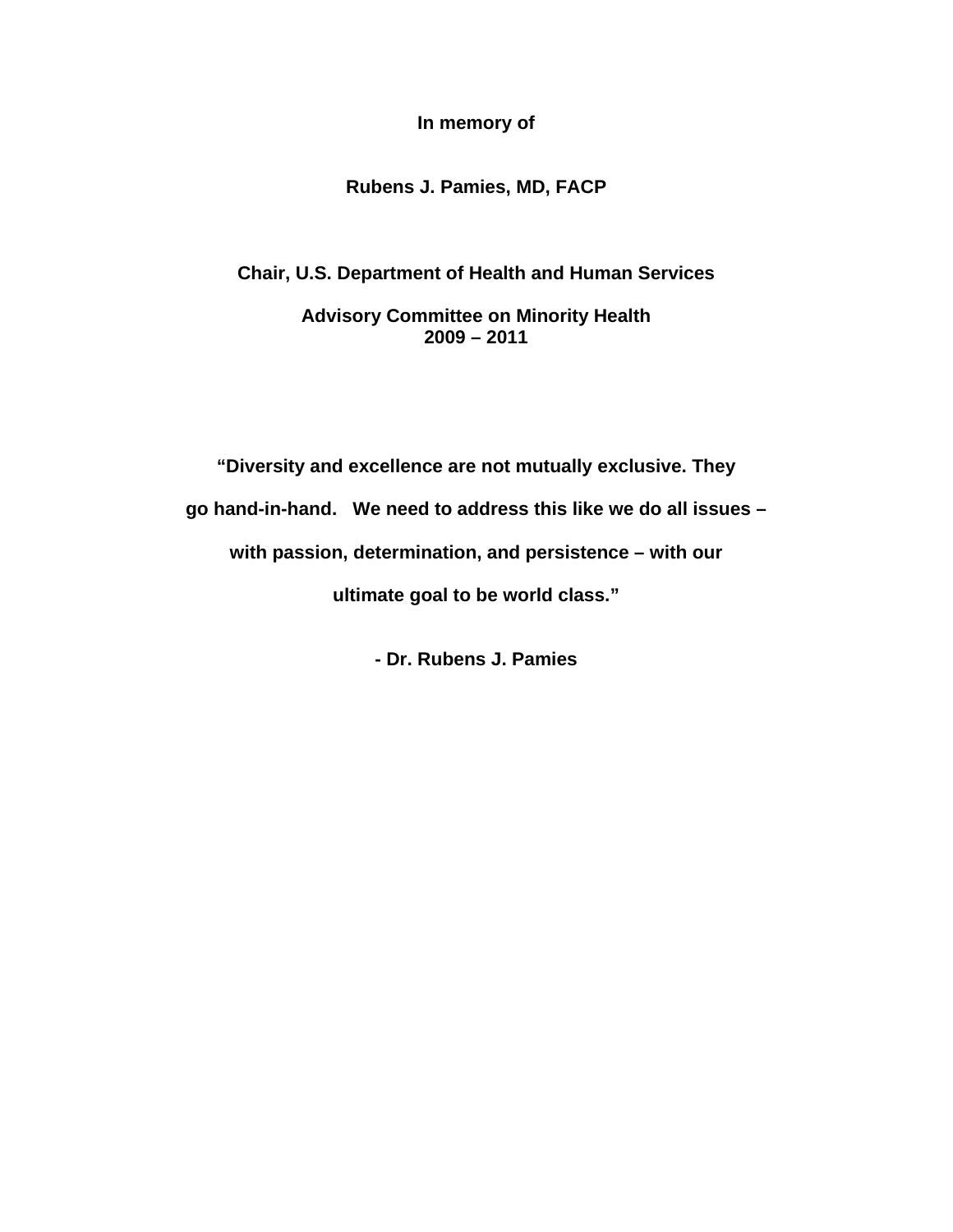#### **Advisory Committee on Minority Health**:

Section 1707 of the Public Health Service Act, as amended, by the Minority Health and Health Disparities Research and Education Act of 2000 (P. L. 106-525) authorizes the establishment of an Advisory Committee on Minority Health. The Committee also is governed by provisions of Public Law 92-463, as amended (5 U.S.C. Appendix 2), which sets forth standards for the formation and use of advisory committees. The Act directs the Advisory Committee on Minority Health to advise the Department of Health and Human Services, through the Deputy Assistant Secretary for Minority Health, on improving the health of racial and ethnic minorities and on the development of the program activities of the Office of Minority Health.

#### **COMMITTEE MEMBERS:**

#### **Chairperson**

#### **Rubens J. Pamies, MD, FACP**

Vice Chancellor for Academics Affairs, Dean for Graduate Studies, Professor of Medicine, University of Nebraska Medical **Center** Omaha, NE **Term Date**: 02/23/2011

#### **Members**

#### **Diana M. Bonta, RN, DrPH**

Kaiser Permanente, Vice President, Public Affairs, Southern California Region Pasadena, CA **Term Date**: 11/01/2011

#### **Olveen Carrasquillo, MD, MPH**

Chief, Division of General Internal Medicine University of Miami Miller School of Medicine Miami, Florida **Term Date:** 02/23/2013

#### **Bettye Davis-Lewis, EdD**

Chief Executive Officer Diversified Health Care Systems, Inc. Houston, TX 77004 **Term Date:** 09/01/2010

#### **Gayle Dine-Chacon, MD**

Associate Vice President for Native American Health, Associate Professor, Clinician Educator, Director, Center for Native American Health, Department of Family and Community Medicine Albuquerque, NM **Term Date:** 02/23/2013

#### **Edward L. Martinez, MS**

Senior Consultant, National Association of Public Hospitals and Health Systems Viroqua, WI

**Term Date:** 02/23/2013

#### **Kelly Moore, MD**

Associate Professor, Colorado School of Public Health, University of Colorado Denver, Centers for American Indian and Alaska Native Health Aurora, CO **Term Date:** 02/23/2013

#### **Marguerite J. Ro, DrPH**

Chief, Assessment Policy Development, and Evaluation Section Public Health Seattle-King County Seattle, WA **Term Date**: 02/23/2013

#### **Oreta Mapu Togafau, DrPA**

Senior Policy Advisor to the Governor American Samoa Government Pago Pago, AS **Term Date:** 02/23/2013

#### **Cara Cowan Watts**

District Seven Representative to the Cherokee Nation Tribal Council District 7 – Will Rogers Claremore, OK **Term Date***:* 11/01/2011

#### *REPORT WRITING GROUP*

Rubens J. Pamies, MD, FACP Diana M. Bonta, RN, DrPH Olveen Carrasquillo, MD, MPH Gayle Dine-Chacon, MD Bettye Davis-Lewis, EdD Edward L. Martinez, MS Marguerite J. Ro, DrPH

Contractor: Community Science, TeamPSA Technical Writer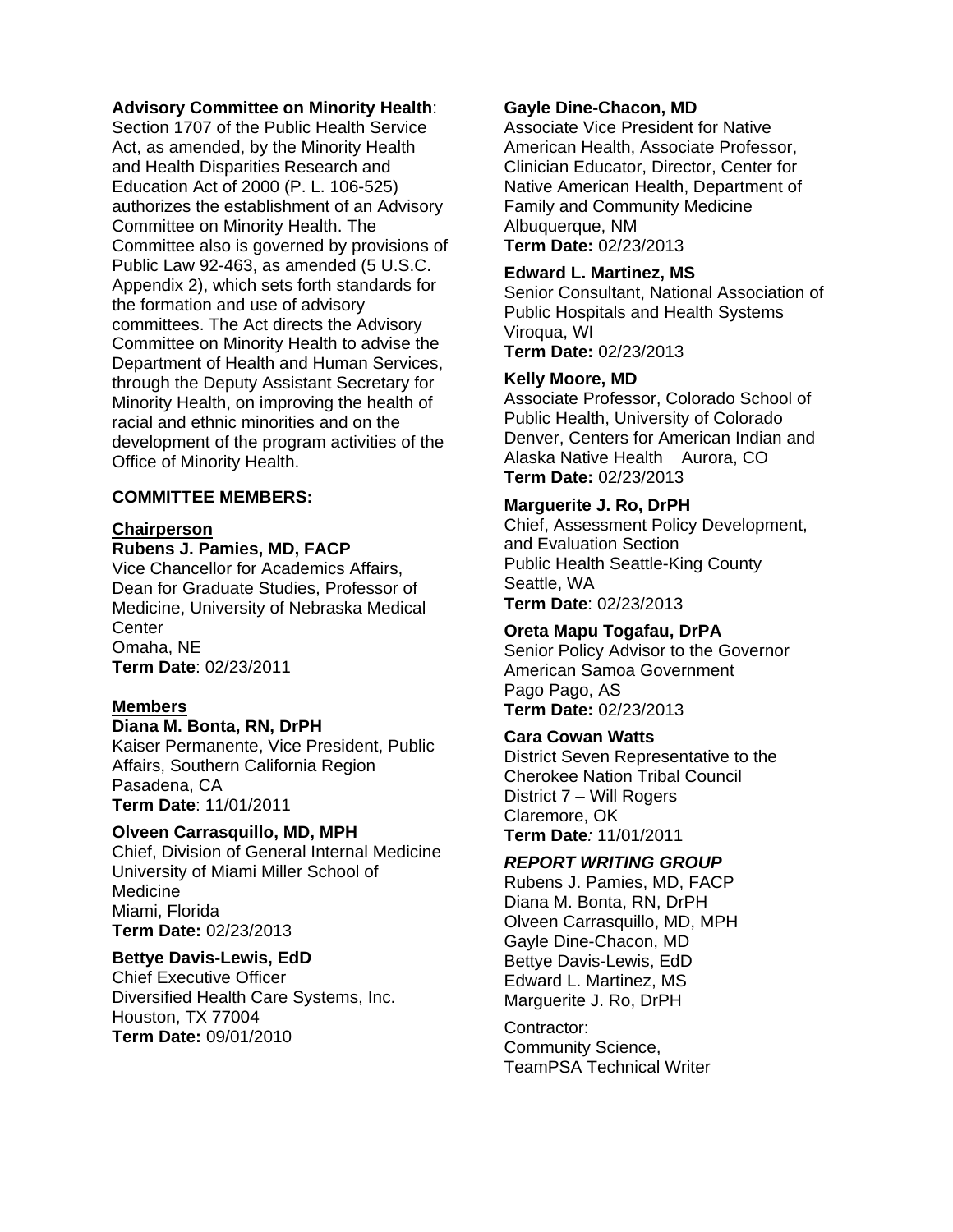#### **Table of Contents**

| Presenting Problems and Concerns Related to Workforce Development10                                                                                                                         |  |
|---------------------------------------------------------------------------------------------------------------------------------------------------------------------------------------------|--|
|                                                                                                                                                                                             |  |
|                                                                                                                                                                                             |  |
|                                                                                                                                                                                             |  |
| Expand multifaceted partnerships and funding sources to make the health care<br>1.<br>workforce more representative and reflective of diverse communities18                                 |  |
| Strengthen the quality of the K-16 educational system and access to professional<br>2.                                                                                                      |  |
| 3.<br>Increase the diversity of leadership in the health care profession and education<br>systems and build the capacity of institutions to support the ongoing development and             |  |
| Reexamine and modify accreditation and licensure procedures to ensure cultural<br>$\boldsymbol{4}$ .<br>competency, adequate training opportunities, and quality of health care providers21 |  |
|                                                                                                                                                                                             |  |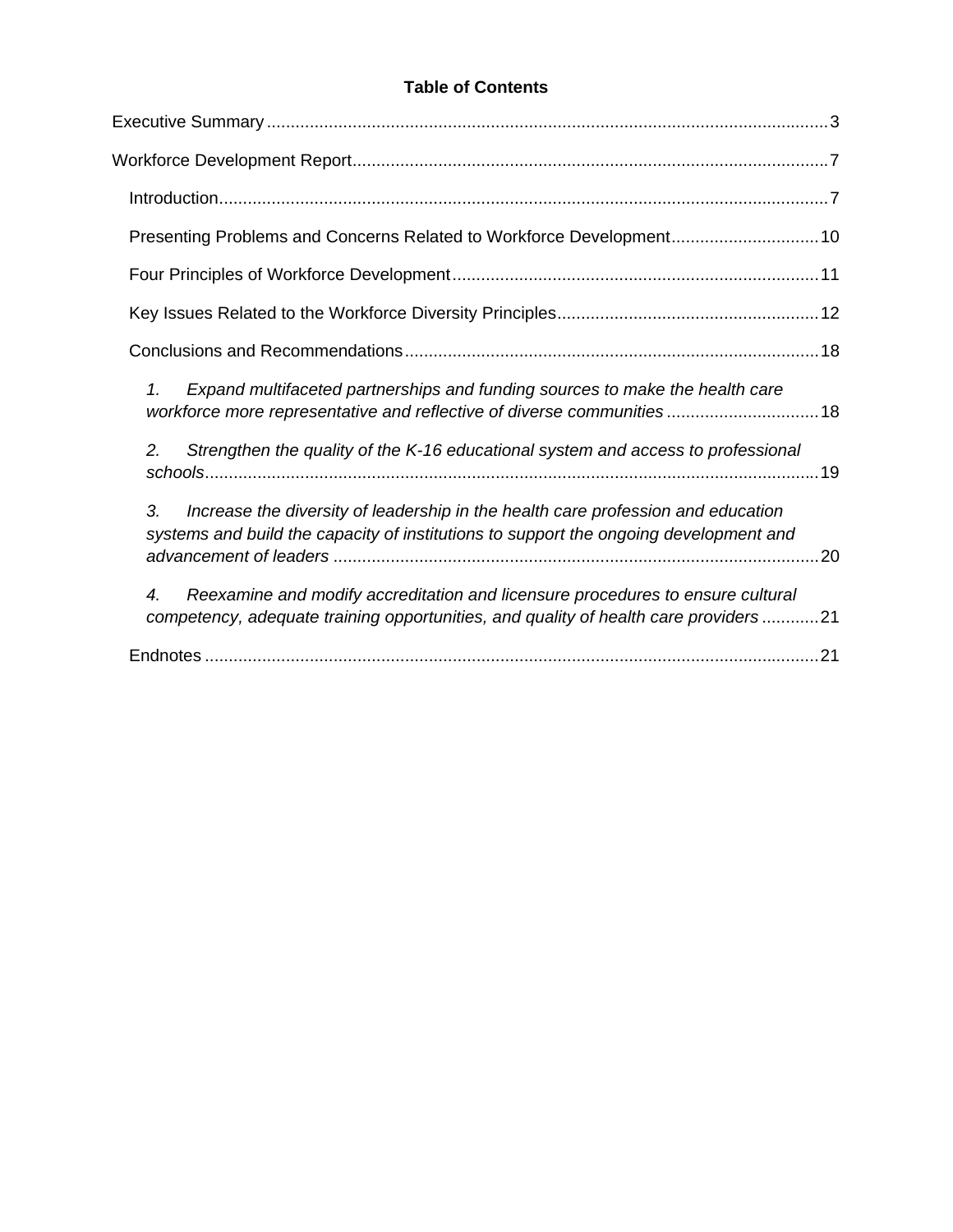#### **Executive Summary**

<span id="page-4-0"></span>At least 90% of the U.S. population growth between 2010 and 2050 is expected to come from minority groups, making the issue of workforce diversity critical. People of color are already a majority in 48 of the largest cities in the U.S., and five states have "minority majorities." Furthermore, immigration to the U.S. has tripled in the last 30 years, representing the largest continuous wave of immigration in U.S. history and a dramatic increase in globally mobile populations. Given the increased diversity of the U.S. population, migration, and globalization, health providers must be equipped to provide care in a cross-cultural context. Hence, increased diversity in the health care workforce is a critical part of a comprehensive strategy to reduce health disparities. Workforce diversity includes adequate representation; cultural understanding; and linguistic competency of professionals and health professional students to ensure that consumers receive care that is appropriate, responsive, effective, and acceptable. Diversity in the health care workforce helps increase access to care, leads to an acceleration of advances in medical, behavioral, and public health research, shapes education for all students interested in a career in health care, and advances cultural competency and humility. Other benefits of diversification include: an increase in racial/ethnic minority health care providers who are more likely to serve underserved communities; greater levels of satisfaction with their care among racial/ethnic minority patients; reductions in cultural and linguistic barriers to quality care; and better educational outcomes among all students. Beyond benefiting underserved populations, workforce diversity enriches intellectual and cultural perspectives and contributes to advances that improve the quality of care for all people.

Despite current efforts, several significant gaps remain to successfully diversify the health care workforce. First, as a result of a poorly diversified workforce, racial and ethnic disparities persist in patient outcomes and quality care. Cross-cultural differences between immigrant/refugee patients and providers trained in Western medicine, as well as insufficient language access for limited English proficiency (LEP) patients and their families, may contribute to these disparate outcomes. Secondly, resource challenges exist for a number of health care facilities that serve primarily minority communities. Thirdly, gaps are evident in the education pipeline to the health care workforce, such as inequalities in primary and secondary educational opportunity and the quality of education for racial/ethnic minority students. Until these gaps are addressed, the health care workforce will remain insufficiently diversified.

The Advisory Committee on Minority Health (ACMH) deliberates and carries out its charge through the following guiding core values:

- **Health for the Common Good:** Pursuing the status of a healthy nation includes access to improved health status and quality health care for all U.S. communities;
- **Cultural Humility:** Redressing power imbalances that exist between minority communities and health providers, health systems, and government;
- **A Patient-Centered Approach to Improving Population Health and Achieving Health Equity:** Advancing and implementing the concept of patient-centeredness that considers individuals' needs as they impact improving health status, providing quality health care and achieving health equity;
- **Accountability for the Health and Health Care of Minority Communities:** Promoting compliance with existing laws, regulations, and financing systems affecting health and health care of minority communities with an emphasis on societal responsibility for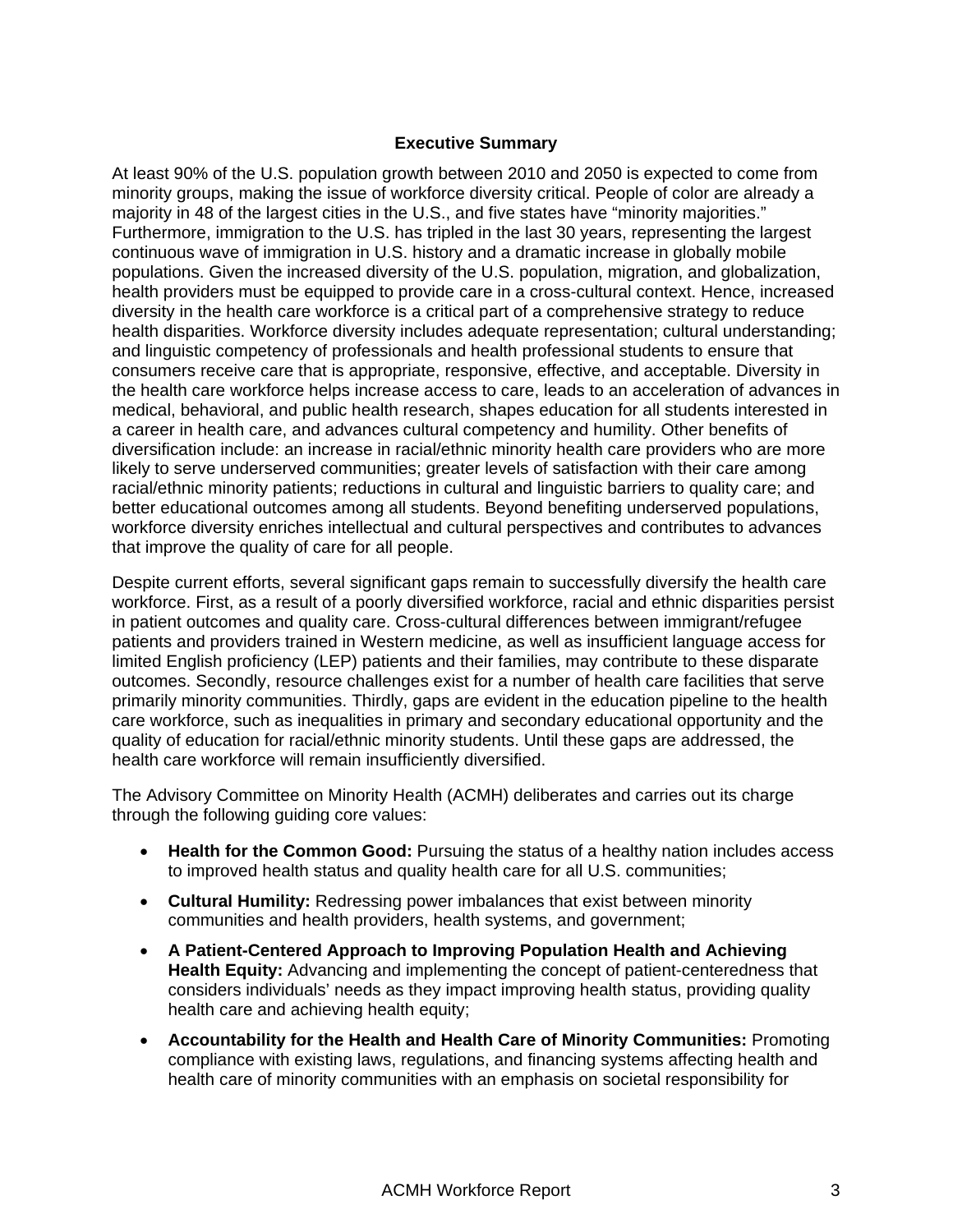advancing health and quality health care for these communities and the specific responsibilities of the Department of Health and Human Services (DHHS) in this regard;

- **Respect for the Diversity of U.S. Communities:** Understanding and placing value on diversity of our populations in the health care system, including among other factors race, ethnicity, culture, language, sexual orientation, and age;
- **Effective Engagement of Diverse Communities:** Viewing communities not just as recipients or consumers of health care, but rather as equal partners in improving health status and providing quality care for all; and
- **A Diverse and Competent Health Care Workforce:** Developing a workforce to improve the health status and provide quality care for all communities and to address health disparities.

In stating this last core value, ACMH asserts its position regarding the necessity of developing a diverse national health workforce. In this report**,** ACMH focuses on diversifying and strengthening the health care workforce as a central component of addressing racial and ethnic health disparities, with the ultimate goal of effectively meeting the health needs of all individuals in our nation and U.S. territories. This report outlines the problems and issues that impede the diversity and competency of the health care workforce and provides recommendations for actions that will move the health care workforce towards better serving the country's diverse communities and tribal nations.

#### **The Business Case for Diversifying the Workforce**

The gaps in research, data, and practice provide a compelling argument for the need for enhanced efforts to diversify the workforce in health care. Health care and services that are not sufficiently responsive to the backgrounds and needs of our increasingly diverse population have negative implications for safety and the quality of health education and health care people receive. A workforce that is, at minimum, reflective of the racial and ethnic makeup of the U.S. population can have a number of important benefits:

- Improved access to high-quality care for the medically underserved;
- Expanded pool of medically trained executives, policymakers ready to assume leadership positions in the health care system of the future;
- Greater patient choice and satisfaction;
- Better patient-practitioner relationships, increased trust, and communication;
- Increased likelihood of patients receiving and accepting appropriate medical care; and, ultimately,
- Improved health.

#### **Four Principles of Workforce Development**

ACMH asserts that every health care reform strategy must be assessed regarding its implications and impact for ameliorating health disparities and improving the health of minority communities. Four of the 14 principles that the ACMH proposes to meet health care needs specifically speak to a diverse health care workforce. These principles build upon the current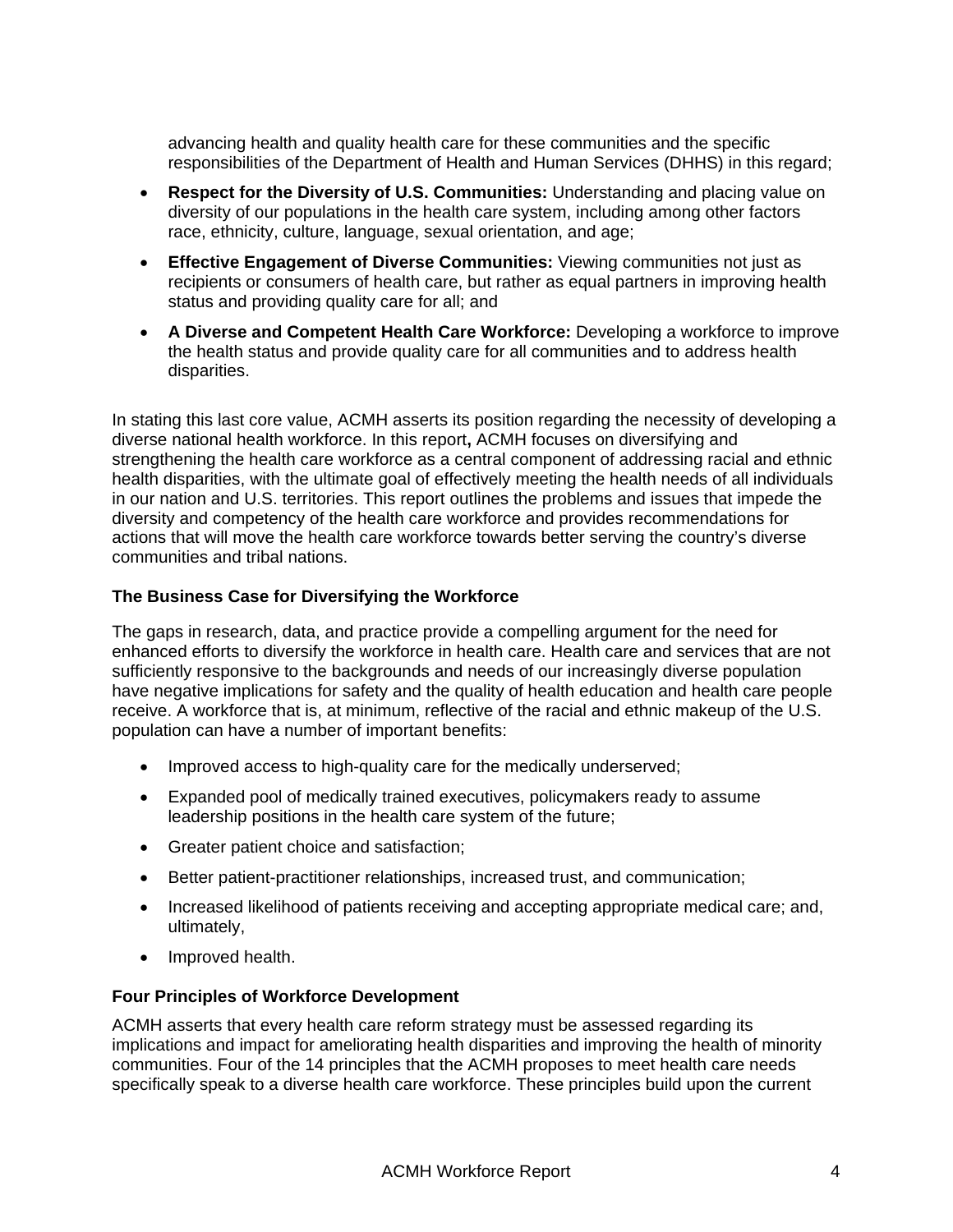efforts in health care workforce development and training as well as address the gaps in research and use of best practices to move our nation forward in achieving health equity and reducing health disparities:

**1) The development of a health care workforce that is representative and reflective of the communities served is vital for health care reform to achieve its potential to serve a diverse and growing minority population and to create an affordable and sustainable health care system that produces positive health outcomes.** 

The national shortage of health care professionals is a major challenge to achieving the desired goals, results, and outcomes of health reform and care. As culture and language impact people's perceptions of health and health care, their decisions to seek treatment, and their level of trust and understanding, it is vital to seek and implement strategies that train, recruit, and retain health providers to understand and appreciate the cultures, languages, backgrounds, and histories of all residents in the U.S.

**2) Health care professional schools must be affordable and must reflect the diverse communities they serve. Their curricula must promote a trans- and multidisciplinary, team-oriented, and community-responsive approach to teaching, training, mentoring, and matriculating to ensure the availability of health care providers necessary to implement comprehensive health care reform.** 

Workforce issues will not improve until disparities in the educational pipeline from prekindergarten through college, graduate education, and post-doctoral education are addressed. It is important to provide opportunities for minority students to pursue careers in health care, especially given the under-representation of minorities among the health workforce. Strategies such as community-based programs, pipeline initiatives, and public-private partnerships that address financial, geographic, cultural, and institutional barriers and create opportunities for all children to succeed are needed to strengthen educational opportunities and the future workforce.

**3) The development of diverse executive leadership and governance bodies of the health care system as well as diversity of faculty and leadership in K-16 and health care professional schools are essential for implementing effective health care reform that meets the needs of a diverse minority population and works toward eliminating health disparities/inequities.** 

Although diverse leadership is critical to the success and effectiveness of organizations, people from minority groups are grossly under-represented in executive leadership positions in the health care service and education systems. Efforts such as diversity seminars, leadership development programs, and the incorporation of diversity into criteria for faculty evaluations have been enacted to increase minority leadership in all health care disciplines, but much more work is needed to reshape, enhance, and improve the infrastructure of institutions and develop pathways for leadership.

**4) Accrediting and licensing agencies should include strong and robust requirements, benchmarks, and oversight processes for ensuring the provision of patient-centered, culturally and linguistically sensitive/competent training and care in all health care settings. This includes, at a minimum, meeting the National Standards on Culturally and Linguistically Appropriate Services (CLAS).These benchmarks must ensure a diverse health workforce including diverse executive leadership and governance.**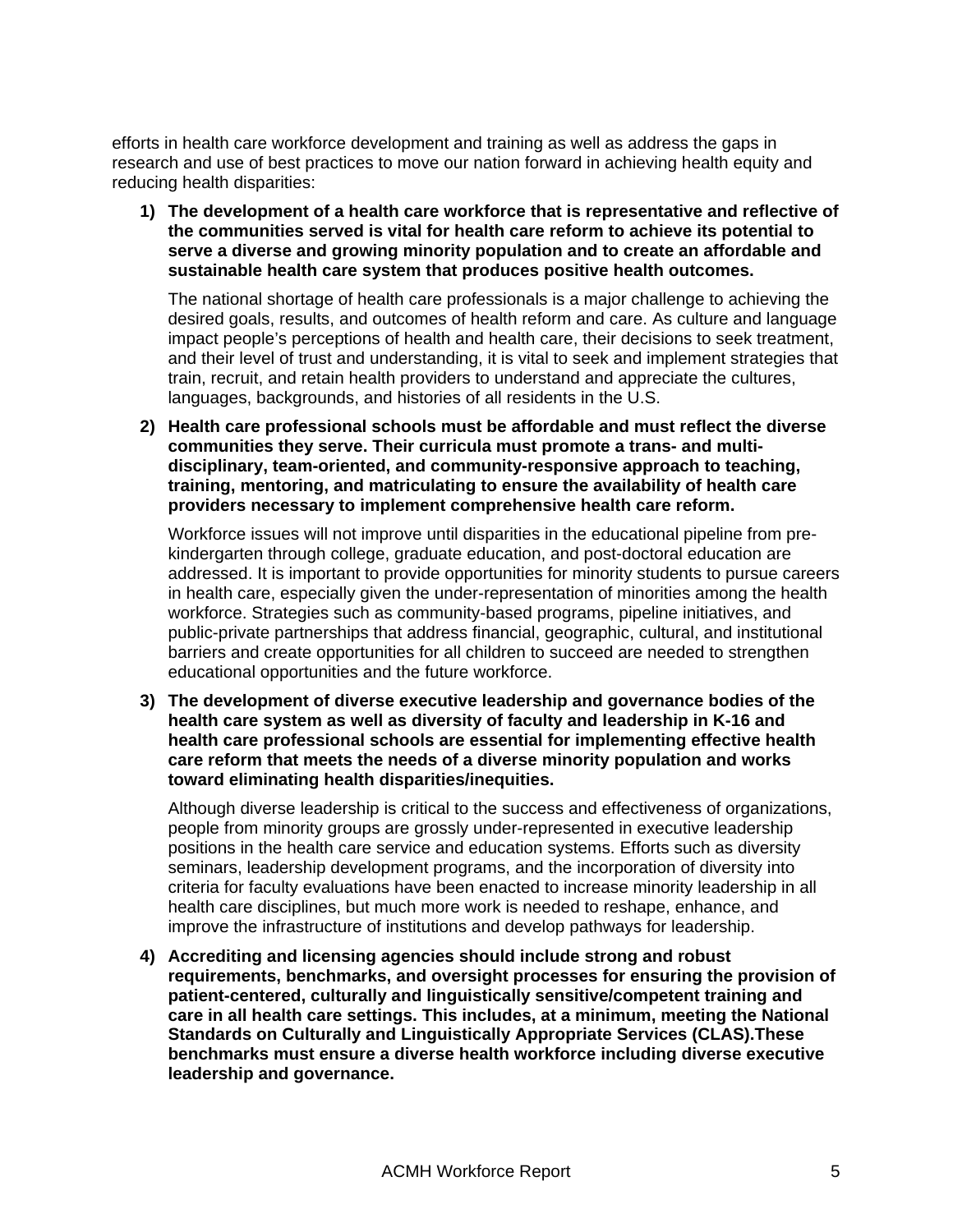There is an urgent need to ensure that health professional schools are equipped to provide culturally and linguistically competent training that will enable graduates to provide quality care to all. Therefore, standardized mechanisms to assess the adequate inclusion of cultural competency, health equity, and diversity requirements for accreditation, credentialing, and licensing are needed.

#### **Conclusions and Recommendations**

The ACMH recognizes the importance and impact of diversifying the health care workforce, current diversification efforts, and the vital need to continue to bolster efforts to increase workforce diversity to ensure health equity. The charge of the ACMH is to provide recommendations to improve the health of racial and ethnic minority populations. Among ACMH's values are health for the common good and a diverse and competent health care workforce. The ACMH makes four overarching actionable and measurable recommendations to increase the diversity of the health care workforce. Some of the recommendations are within HHS' purview and others are beyond the scope of HHS and therefore require collaborative public-private efforts to facilitate change:

*Recommendation 1:* **Expand multifaceted partnerships and funding sources to make the health care workforce more representative and reflective of diverse communities.** The ACMH recognizes the resource challenges involved in diversifying the health care workforce; however, the benefits of such efforts in health reform outweigh the costs. The ACMH encourages the use of strategies to further workforce development that are consistent with the best practices around education and curriculum, inventory/repository for pipeline, and opportunities for community-based training.

*Recommendation 2:* **Strengthen the quality of the K-16 educational system and access to professional schools.** Ensuring that educational programs are accessible and reflective of the diversity of the nation will enhance the pipeline for health professions and serve as an avenue to improve the health of communities. Pipeline development from primary school to professional school is critical to expand the pool of applicants for health careers. Hence, ACMH encourages a stronger state and federal role in national strategies to improve educational systems.

*Recommendation 3:* **Increase the diversity of leadership in the health care service and education systems and build the capacity of institutions to support the ongoing development and advancement of leaders.** Health care leadership and management, health care providers, and key committees that are reflective of the communities served are necessary to effectively address health care reform. ACMH encourages the use of strategies to recruit, train, and retain diverse leaders.

*Recommendation 4:* **Reexamine and modify accreditation and licensure procedures to ensure cultural competency, diversity, adequate training opportunities, and quality of health care providers.** Credentialing (e.g., certification, licensure, continuing education) assures training program directors, the health care field, and the public that health professionals have met the minimum standards to provide health services. ACMH encourages the use of strategies that help standardize accreditation and licensure processes and provide supports to ensure that domestically- and internationally-trained health professionals are adequately prepared for examinations and the provision of quality care.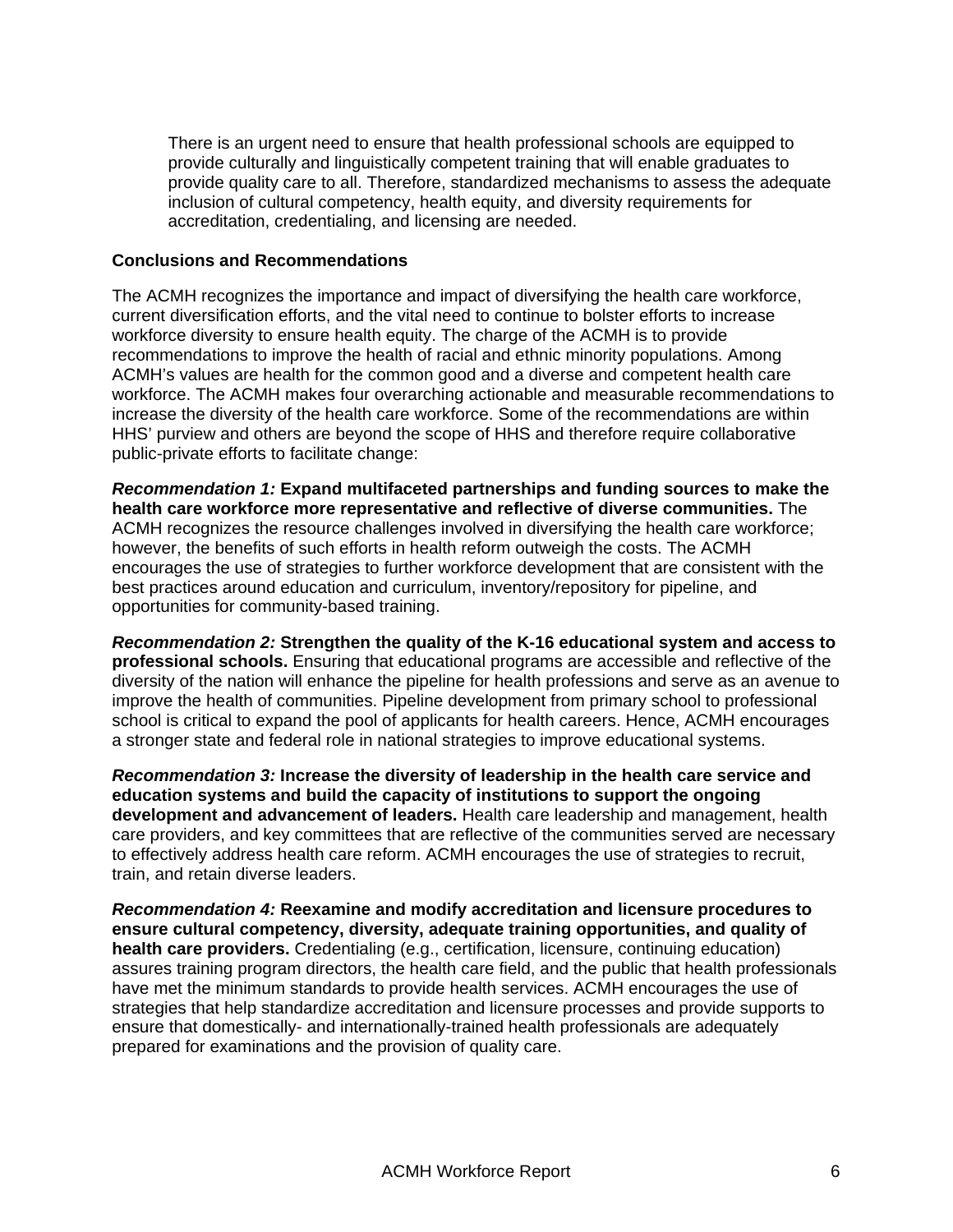#### **Workforce Development Report**

#### <span id="page-8-1"></span><span id="page-8-0"></span>**Introduction**

#### *Charge of the ACMH*

The charge of the Advisory Committee on Minority Health (ACMH) is to advise the Secretary of the Department of Health and Human Services (DHHS) on ways to improve the health of racial and ethnic minority populations and on the development of goals and program activities within the Department. The Committee plays a critical role in ensuring that health care reform, as embodied in H.R. 3950, *The Patient Protection and Affordable Care Act (ACA) of 2010* (P. L.[1](#page-22-2)11-148)<sup>1</sup> is implemented equitably and that health disparities are incorporated into the reform bill. This process should be monitored to guarantee that the provisions of the bill adequately respond to the needs of vulnerable populations and propel the nation toward health equity.

The ACMH deliberates and carries out its charge through integrated guiding core values. In formulating theses core values, the Committee adopts and promotes a perspective for health care professionals and advocates entering into an area where the professionals are no longer experts. ACMH believes that it is necessary to risk being the "student" and relinquish control to share ideas and strategies for building accountability with the minority communities and tribal Nations it represents. Accordingly, these core values are:

- **Health for the Common Good:** Pursuing the status of a healthy nation includes access to improved health status and quality health care for all U.S. communities;
- **Cultural Humility:** Redressing power imbalances that exist between minority communities and health providers, health systems, and government;
- **A Patient-Centered Approach to Improving Population Health and Achieving Health Equity:** Advancing and implementing the concept of patient-centeredness that considers individuals' needs as they impact improving health status, providing quality health care and achieving health equity;
- **Accountability for the Health and Health Care of Minority Communities:** Promoting compliance with existing laws, regulations, and financing systems affecting health and health care of minority communities with an emphasis on societal responsibility for advancing health and quality health care for these communities and on the specific responsibilities of DHHS in this regard;
- **Respect for the Diversity of U.S. Communities:** Understanding and placing value on diversity of our populations in the health care system, including among other factors race, ethnicity, culture, language, sexual orientation, and age;
- **Effective Engagement of Diverse Communities:** Viewing communities not just as recipients or consumers of health care, but rather as equal partners in improving health status and providing quality care for all; and
- **A Diverse and Competent Health Care Workforce:** Developing a workforce to improve the health status and provide quality care for all communities and for addressing health disparities.

In stating this last core value, ACMH asserts its position regarding the necessity of developing a diverse national health workforce that includes human resources strategies for recruiting,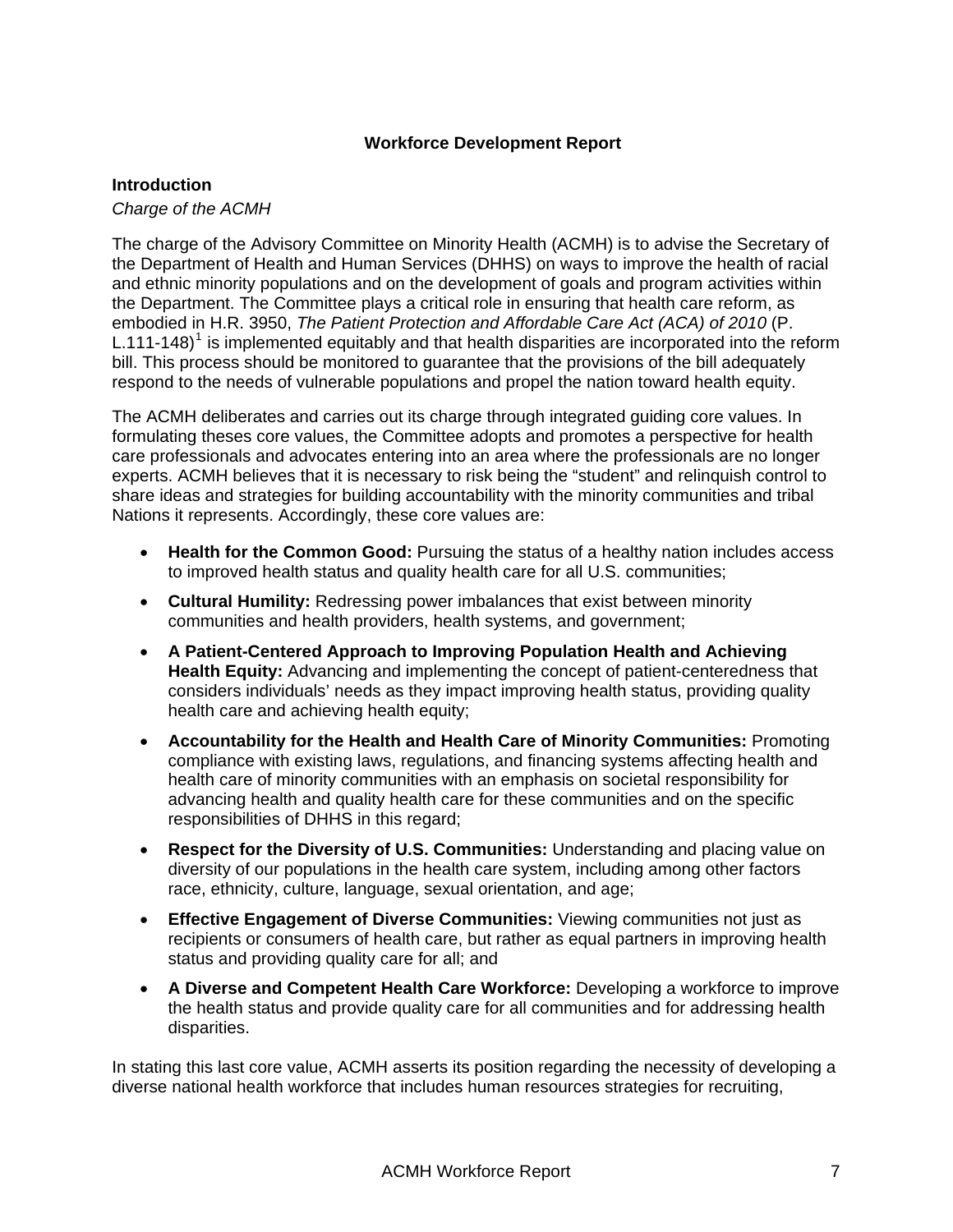orienting, and training health workers and leaders to provide culturally and linguistically appropriate care and services. This approach has particular importance in building and maintaining a robust public health system with effective prevention programs to protect the public's health. A genuinely diverse workforce includes strategies that move an organization's care programs beyond cultural sensitivity (i.e., "I *mean* well") toward cultural competency and humility (i.e., "I am *doing* well for the patient's and the public's health") and the elimination of health disparities. Critical to creating and sustaining this diverse health workforce are executive leadership teams and governance bodies that are representative of, and are responsive to, our diverse communities. The goals of achieving improved health status and equitable health care for diverse communities need to be part of health systems' organizational environments, reflected in policies and practices, supported with effective operational and administrative infrastructures, and key elements in determining organizational effectiveness.

With the responsibilities of ACMH in mind, the Committee's first 2009 report, *Ensuring that Health Care Reform Will Meet the Health Care Needs of Minority Communities and Eliminate Health Disparities: A Statement of Principles and Recommendations,* proposed 14 Principles for Minority Health Equity in Health Care Reform to ensure that health policy reform will meet the health care needs of minority communities to eliminate health disparities.<sup>[2](#page-22-3)</sup> Recognizing the U.S.'s history of health inequities and the need for systematic vigilance and corrective action, ACMH proposed the development and establishment of a Federal Health Equity Commission, which would provide oversight and monitoring of health care reform implementation in a manner designed to eliminate health inequities for minority and vulnerable populations. ACMH's second 2009 report, *A Federal Health Equity Commission will Promote the Public's Health and Ensure Health Equity in Health Care Reform: A Statement of Principles and Recommendations*, describes the ACMH's proposal for this Commission.<sup>[3](#page-23-0)</sup> In its third 2010 - 2011 report, Assuring *Health Equity for Minority Persons with Disabilities: A Statement of Principles and Recommendations*, ACMH focused on an especially underserved and vulnerable population: minorities with disabilities.<sup>[4](#page-23-1)</sup> ACMH believes that the circumstances and needs of this population should be specifically addressed to ensure that the benefits of health care reform are available to all people.

In this *Fourth 2011 report***,** ACMH focuses on developing the health care workforce. Given the values of ACMH, the importance of addressing disparities and equity as part of health reform, and the demographic trends in the U.S., it is vital to diversify and strengthen the health care workforce to effectively meet the needs of *all* persons in our nation. To increase diversity in health professions, the culture of educational and service institutions must change, new and non-traditional paths to health professions must be explored, and commitments must be at the highest levels of our government and private sectors.<sup>[5](#page-23-2)</sup> Such health care reform will provide for the development, dissemination, and evaluation of best practices related to cultural competency, training, prevention, and public health.<sup>[6](#page-23-3)</sup>

The ACMH recognizes that the health care workforce is a component of a larger health workforce that includes public health, behavioral health, oral health, specialty care, and allied health. Assuring diversity in the health workforce as a whole is critical, and diversifying the health workforce overall would further efforts to eliminate inequities. By focusing on the health care workforce, we aim to identify recommendations that may be applied or can be refined and tailored to the other segments of the health workforce. Similarly, we acknowledge that diversity goes beyond race and ethnicity. Complementary efforts to assure diversity that accounts for age, gender, sexual orientation, and abilities are needed. The recommendations put forth in this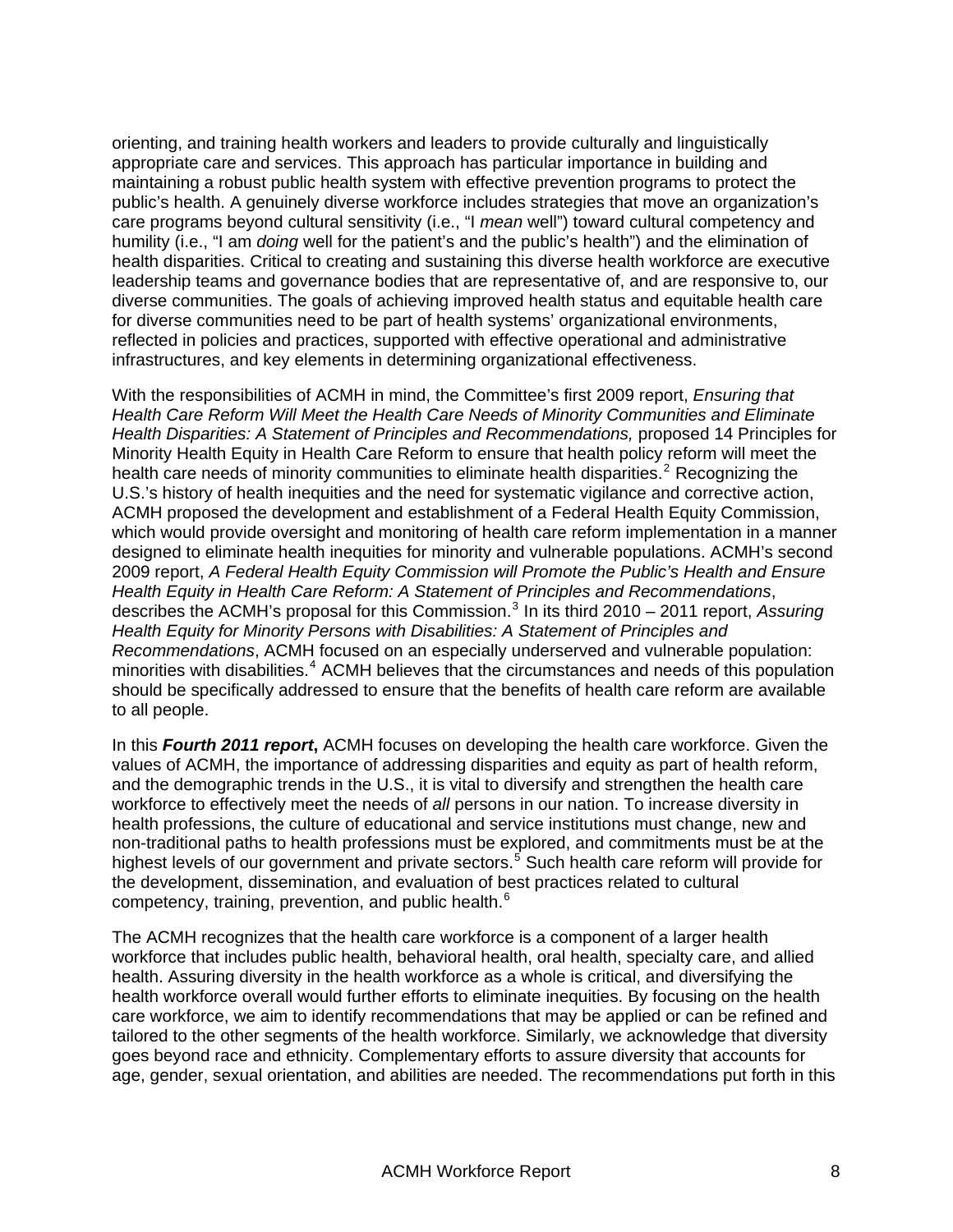report should be viewed as a platform to continue building upon to assure that the nation has a health workforce that meets the needs of all.

#### *Context for the Report*

At least 90% of the U.S. population growth between 2010 and 2050 is expected to come from minority groups,<sup>[7](#page-23-4)</sup> making the issue of workforce diversity critical. People of color are already a majority in 48 of the largest cities in the U.S., and five states have "minority majorities." Furthermore, immigration to the U.S. has tripled in the last 30 years, representing the largest continuous wave of immigration in U.S. history, and the number of people crossing international boundaries is expected to increase from 1 billon to 1.5 billion people per year by 2020, indicating a dramatic increase in globally mobile populations.<sup>[8](#page-23-5)</sup> Given the increased diversity of the U.S. population, migration, and globalization, health providers must be equipped to provide care in a cross-cultural context. Hence, increased diversity in the health care workforce is a critical part of a comprehensive strategy to reduce health disparities. This diversity includes adequate representation; cultural understanding; cultural and linguistic competency of executive leadership, faculty, providers, and health professional students to ensure that consumers receive care that is appropriate, responsive, effective, and acceptable.<sup>[9](#page-23-6)</sup> The benefits of increased racial and ethnic diversity in the health care workforce are many:<sup>[10](#page-23-7)</sup>

- 1. Racial and ethnic minority health care providers are more likely to serve minority and medically underserved communities, thereby increasing access to care;
- 2. Racial and ethnic minority patients report greater levels of satisfaction with care provided by minority health care professionals;
- 3. Racial and ethnic minority health care providers can help health care systems' efforts to reduce cultural and linguistic barriers and improve cultural competence; and
- 4. Diversity in higher education/health care profession training settings is associated with better educational outcomes for all.<sup>[11](#page-23-8)</sup>

Addressing the health care workforce is a major component of the ACA (Title V – Health Care Workforce). The ACA specifically calls out the need to assure to access to and delivery of health care services for all individuals including minority and health disparity populations and has multiple sections within the law that are aimed at increasing the diversity of the healthcare workforce. Provisions that specifically pertain to (but are not limited to) assuring a diverse and culturally competent workforce include:

- Section 5101 that creates a National Health Care Workforce Commission, which will submit an annual report that includes a review of and recommendations to address the health care workforce needs of special populations including minorities.
- Section 5307 that makes explicit the development, dissemination, and evaluation of model curricula on cultural competency, prevention, public health, and training on working with individuals with disabilities.
- Section 5404 that expands the Workforce Diversity Grants to include stipends for diploma or associate degree nurses to enter a bridge or degree completion program.
- Section 2104 that extends funding for programs at minority-serving institutions (MSIs) such as Historically Black Colleges and Universities (HBCUs), Hispanic Serving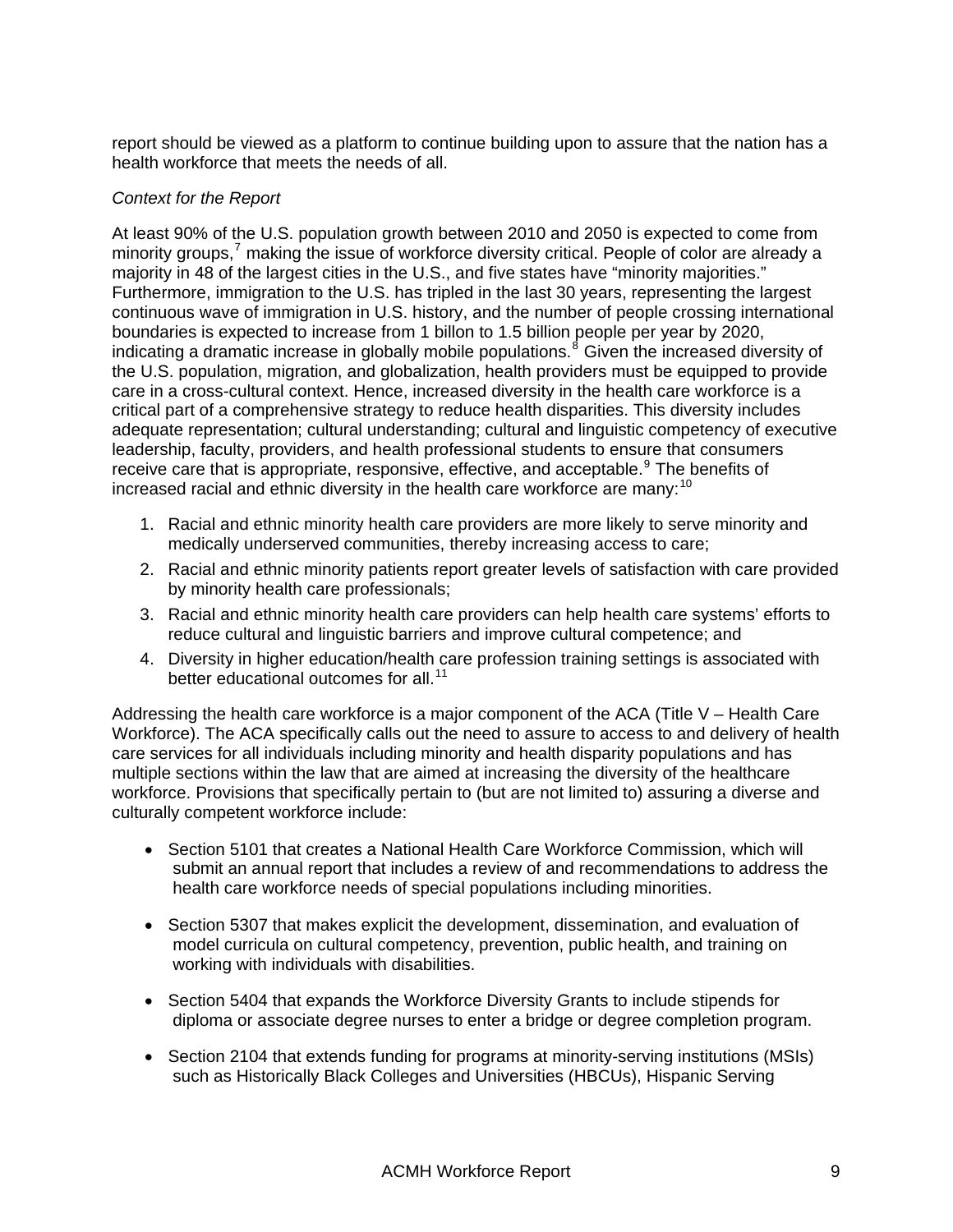Institutions (HSIs), and Tribal Colleges and Universities (TCUs), including programs that help low-income students attain degrees in the fields of science, technology, engineering and mathematics.<sup>12</sup>

The following report explores the key issues around workforce development, which stem from the core principles of the ACMH, particularly a diverse and competent health care workforce that will promote the health for the common good. The workforce issues raised in the report serve to reinforce the need to address the diversity of the workforce through the ACA and beyond. The report concludes with ACMH's recommendations for actions that will move the health care workforce forward to better serve the country's diverse population and help reduce the disparities in health and health care that many communities face.

#### <span id="page-11-0"></span>**Presenting Problems and Concerns Related to Workforce Development**

#### *Current Status and Literature*

A number of organizations have articulated the importance of diversity in the workforce and embarked upon efforts to efforts to increase diversity. The Association of American Medical Colleges (AAMC) asserts that diversity (i.e., race/ethnicity; gender; ability; rural, urban, or suburban geographic location; nationality; religion; culture; age) in the health care workforce 1) helps increase access to health care; 2) leads to an acceleration of advances in medical and public health research; and 3) makes good business sense.[13](#page-23-9) Diversity also shapes education for all students interested in a career in health care as well as advances cultural competency. The ACA includes specific provisions for strengthening healthcare workforce such as expanding Health Resources and Services Administration (HRSA) activities to build the primary care workforce. HRSA's Bureau of Health Professions (BHPR) is working to implement health reform legislation and expand existing programs as appropriations are available. The workforce provisions focus on providing financial resources to ensure the education of individuals from disadvantaged backgrounds; awarding grants to institutions of higher learning such as HBCUs, HSIs, and TCUs; and strengthening the national capacity to produce a culturally competent and demographically representative health care workforce.<sup>[14](#page-23-10)</sup>

To successfully diversify the medical and behavioral health workforce, several major gaps will have to be addressed. First, racial and ethnic disparities in patient outcomes and quality care, cross-cultural value differences between immigrant/refugee patients and providers trained in Western medicine, and insufficient language access for limited English proficiency (LEP) patients and their families persist. Second, resource challenges (e.g., human, financial) exist for various health settings that serve primarily minority communities. There is a severe lack of racial diversity among health professionals and health care managers/executives in the U.S. The representation of racial and ethnic minorities among health professionals has grown only modestly over the past 25 years, despite rapid increases in the size of these populations. Only three of the 130 medical schools in the U.S. are at HBCUs, which has graduates that disproportionately care for the un- and under-insured and underserved.<sup>[15](#page-23-11)</sup> Additionally, healthrelated facilities often either avoid or do not have the capacity to collect the data on minorities needed to inform care planning. Third, gaps are evident in education and the pipeline to the health care workforce. Inequalities in primary and secondary educational opportunity and quality for racial/ethnic minority students continue, and a higher proportion of White students enter higher education than do students from other racial/ethnic backgrounds. Public referenda, judicial decisions, and lawsuits have led some higher education institutions to abandon the use of race and ethnicity as factors in admissions decisions and financial aid. There also is an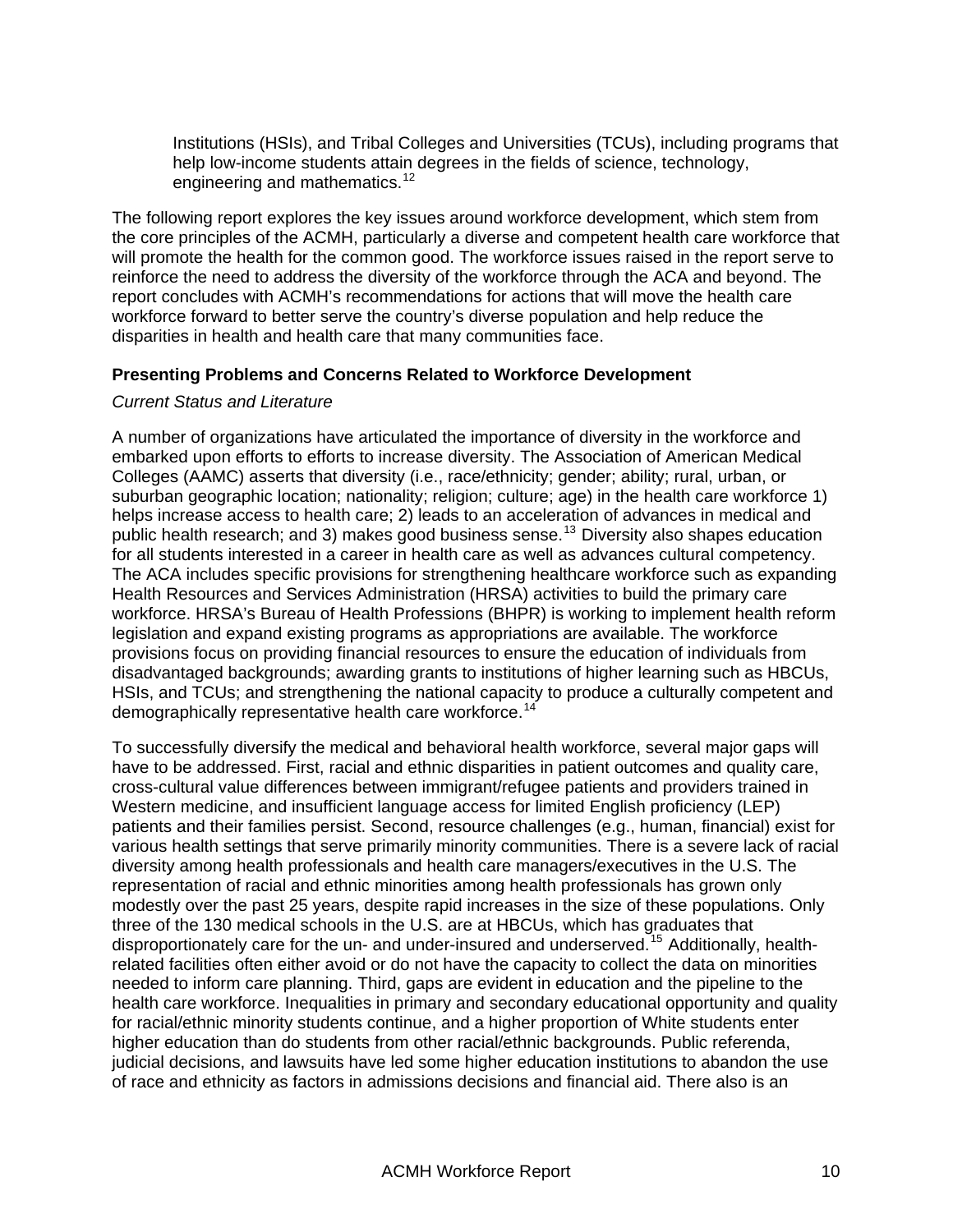increased financial burden for medical professionals' education in the face of decreasing financial aid. Such realities will cause the workforce to remain insufficiently diversified.

#### *The Business Case for Diversifying the Workforce*

The aforementioned challenges provide a compelling argument for the need for enhanced efforts to diversify the workforce in health care. Health care and services that are not sufficiently responsive to the backgrounds and needs of our increasingly diverse population have negative implications for quality; safety; and understanding of health conditions, diagnoses, treatment, and medication. A workforce that is reflective of the U.S. population in general and historically underserved communities in particular can have a number of important benefits:  $16,17,18$  $16,17,18$  $16,17,18$  $16,17,18$  $16,17,18$ 

- Improved access to high-quality care for the medically underserved;
- Expanded pool of medically trained executives and policymakers ready to assume leadership positions in the health care system of the future;
- Greater patient choice and satisfaction;
- Better patient-practitioner relationships and communication;
- Increased likelihood of patients receiving and accepting appropriate medical care; and, ultimately,
- Improved health.

Diversifying the workforce not only improves the quality of care for racial/ethnic minorities and other underserved populations but the quality of care for *all* people.[19](#page-23-15) As the primary gap in current medical and behavioral health services revolves around insufficient access to quality care, promising practices and assessment tools, $20$  such as those from the Georgetown University National Center for Cultural Competence,  $2^{1,22,23}$  $2^{1,22,23}$  $2^{1,22,23}$  $2^{1,22,23}$  $2^{1,22,23}$  can be used to identify and track measures of success for developing a workforce that meets the needs of the historically underserved as well as the entire nation.

#### <span id="page-12-0"></span>**Four Principles of Workforce Development**

ACMH asserts that every health care reform strategy must be assessed regarding its implications and impact for ameliorating health disparities and improving the health of minority communities.<sup>[24](#page-24-3)</sup> Four of the 14 principles that the ACMH proposes to meet health care needs specifically speak to a diverse health care workforce:

- 1) The development of a health care workforce that is representative and reflective of the communities served is vital for health care reform to achieve its potential to serve a diverse and growing minority population and to create an affordable and sustainable health care system that produces positive health outcomes.
- 2) Health care professional schools must be affordable and must reflect the diverse communities they serve. Their curricula must promote a trans- and multi-disciplinary, team-oriented, and community-responsive approach to teaching, training, mentoring, and matriculating to ensure the availability of health care providers necessary to implement comprehensive health care reform.
- 3) The development of diverse executive leadership and governance bodies of the health care system as well as diversity of faculty and leadership in K-16 and health care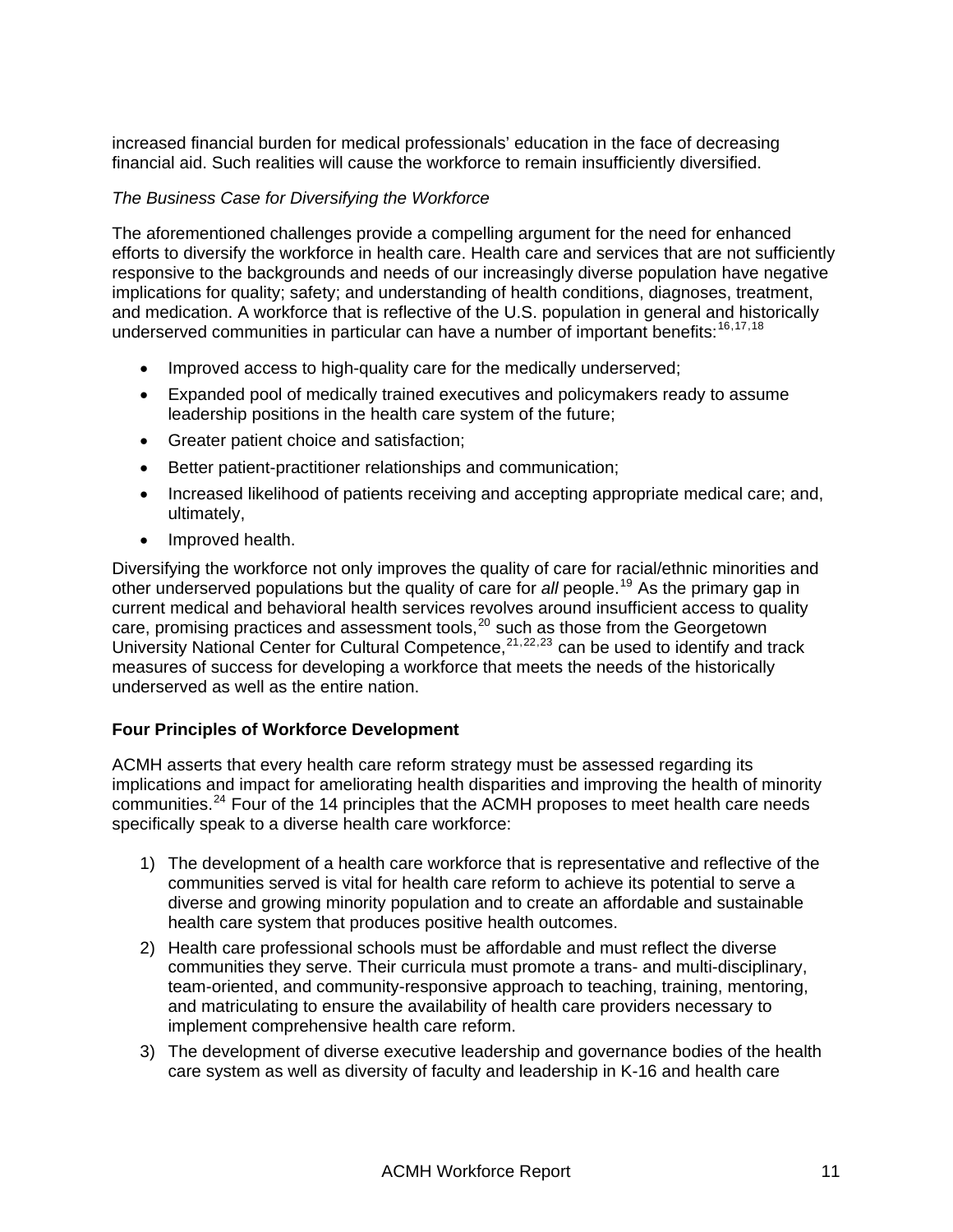professional schools are essential for implementing effective health care reform that meets the needs of a diverse minority population and works toward eliminating health disparities/inequities.

4) Accrediting and licensing agencies should include strong and robust requirements, benchmarks, and oversight processes for ensuring the provision of patient-centered, culturally and linguistically sensitive/competent training and care in all health care settings. This includes, at a minimum, meeting the National Standards on Culturally and Linguistically Appropriate Services (CLAS).<sup>[25](#page-24-4)</sup> These benchmarks must ensure a diverse health workforce with diverse executive leadership and governance.

These four principles build upon the current efforts in the health care workforce and help address the gaps in research and practice to move the work forward to help reduce disparities and increase health equity.

#### <span id="page-13-0"></span>**Key Issues Related to the Workforce Diversity Principles**

#### *A Representative and Reflective Health Care Workforce*

According to Dr. Julian Tudor Hart's inverse care law, "the availability of good medical care tends to vary inversely with the need for it in the population served."<sup>[26](#page-24-5)</sup> Unfortunately, this law remains true in every major city in the U.S. Many people of color live in medically underserved areas and do not have access to primary care physicians. The disparities in the composition of providers also is evident, as racial/ethnic minorities account for only 6% of the pharmacists, 2% of dentists and Registered Nurses (RNs), and 8% of all Ph.D. degree students. Similar gaps are evident in the proportion of minorities in the U.S. population and within the student body of U.S. medical schools.<sup>[27](#page-24-6)</sup>

The national shortage of health care professionals is a major challenge to achieving the desired goals and outcomes of health reform and care.<sup>[28](#page-24-7)</sup> Groups (e.g.,  $AAMC$ ) are examining new data to better understand the extent of the shortage, and research and key publications provide strong arguments for diversifying the health workforce. Knowledge of and the ability to relate to different cultural beliefs and practices are necessary to understand the impacts of culture on people's perceptions of health and health care (e.g., how they describe illnesses, cope with illnesses and stress, whether they are willing to seek treatment, and their level of trust and understanding). $^{29}$  $^{29}$  $^{29}$  Language also plays a crucial role in health care. An inability to communicate creates barriers to access, undermines trust and appropriate follow up, and results in medical errors. Diversity in the physician workforce can counteract these barriers by increasing access to underserved populations, culturally responsive care, patient satisfaction and trust; and broadening the research agenda with respect to racial and ethnic disparities.<sup>[30](#page-24-9)</sup> Therefore, it is necessary to develop and implement strategies to train, recruit, and retain health providers that understand the cultures, languages, backgrounds, and histories of all residents in the U.S.

Globalization, or the international movement of technology, ideas, products, labor markets, and professional education and standards, $31$  has implications for the international pipeline in health care; recommendations related to equity must take globalization into account. The U.S. relies heavily on the global pipeline of physicians, importing 350,000 international medical graduates (IMGs; physicians who obtain their medical degree from medical schools outside the U.S. and Canada, regardless of their country or origin) per year since 1950.<sup>[32](#page-24-11)</sup> Many of these physicians work in safety net hospitals, family practice, or underserved communities. To date, increased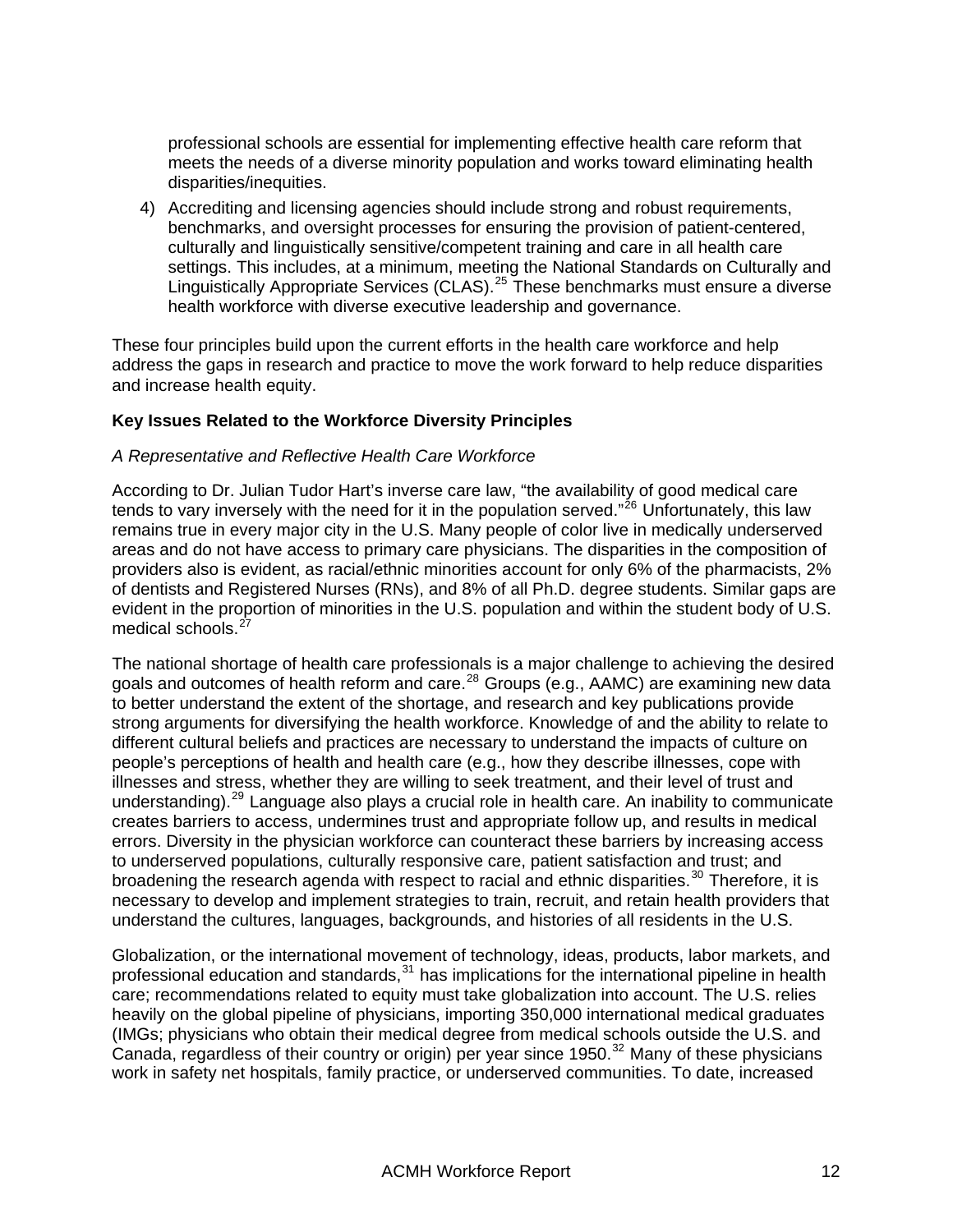diversity in the health care workforce is primarily due to an increase in the number of medical school graduates from certain Asian American groups. Some professional schools have engaged in efforts to increase the proportion of other well-trained students of color, but more efforts are needed to increase the pipeline of health professional from underrepresented minority (URM) groups. For example, the University of California Los Angeles (UCLA) IMG program is a unique and successful approach to quickly increase the number of bilingual, bicultural Hispanic family physicians. The UCLA IMG program is consistent with the goals of health care reform and the mission of the Office of Minority Health (OMH). The program does not contribute to the problem of "brain drain," because it targets immigrant physicians from Latin America who are already living in the U.S. and prepares them to serve their own communities. It also has provided residencies for many Hispanic/Latino medical school graduates. With a stable source of funding, such a model could be expanded to other states.

#### *Affordable and Representative Education*

Workforce issues will not improve until disparities in the educational pipeline starting from pre-kindergarten are addressed.<sup>[33](#page-24-12)</sup> Thirty percent of White students enrolled in kindergarten will go on to achieve a bachelor's degree, compared to only 17% of African American/Black students and 11% of Hispanic/Latino students.<sup>[34](#page-24-13)</sup> The pipeline similarly looks bleak for American Indians/Alaska Natives. In 2007, approximately 13% of American Indians/Alaskan Natives 25 years or older held a bachelor's or graduate degree.<sup>[35](#page-24-14)</sup> In comparison, 25% of Vietnamese, 17% of Native Hawaiians and Pacific Islanders, and 13% of other Indochinese – Cambodians, Laotians and Hmong – had a college degree.<sup>[36](#page-24-15)</sup> Furthermore, despite the expansion of professional schools, there is little focus on creating accredited programs in MSIs. It is important to provide opportunities for students from underrepresented groups to pursue careers in health care, especially given the high rate of unemployment among minorities. Health care reform can expand health profession pipeline programs for low-income students at MSIs; programs to help students attain degrees in science, technology, engineering, and mathematics; and the modification of components of admission criteria that can serve as barriers into professional schools (e.g., standardized exams). A better coordinated strategy to expand health professional schools, with encouragement to develop schools that serve to address shortage of minority health care providers or that focus on health disparities and cultural competency, is critical.

Strategies that address structural barriers and create opportunities for all youth to succeed will strengthen education and the workforce. Community-based solutions and pipeline initiatives have shown some promise. For instance, the W. K. Kellogg Foundation (WKKF) funds programs through three parallel tracks: education, policy, and service. WKKF funds middle school and high school programs to prepare children in underserved communities to enter the health care workforce. It also funds MSIs, including mentoring programs for first-generation college students. In terms of policy, WKKF funds programs to increase the diversity of the health care policy pipeline at the local, tribal, State, and Federal levels. In terms of service, WKKF recognizes that health needs are unique for different communities. Therefore, WKKF looks at the quality, cultural competence, safety, and benefits of care as well as community members' satisfaction with the care they receive.<sup>[37](#page-24-16)</sup> Federal agencies such as the Centers for Disease Control and Prevention (CDC) supports a number of activities related to health and science education to strengthen the health workforce. For instance, CDC supports science, public health, and epidemiology secondary education, and promotes public health careers through activities for students and teachers (e.g., Science Ambassador and Disease Detectives EXCITE! programs).  $38$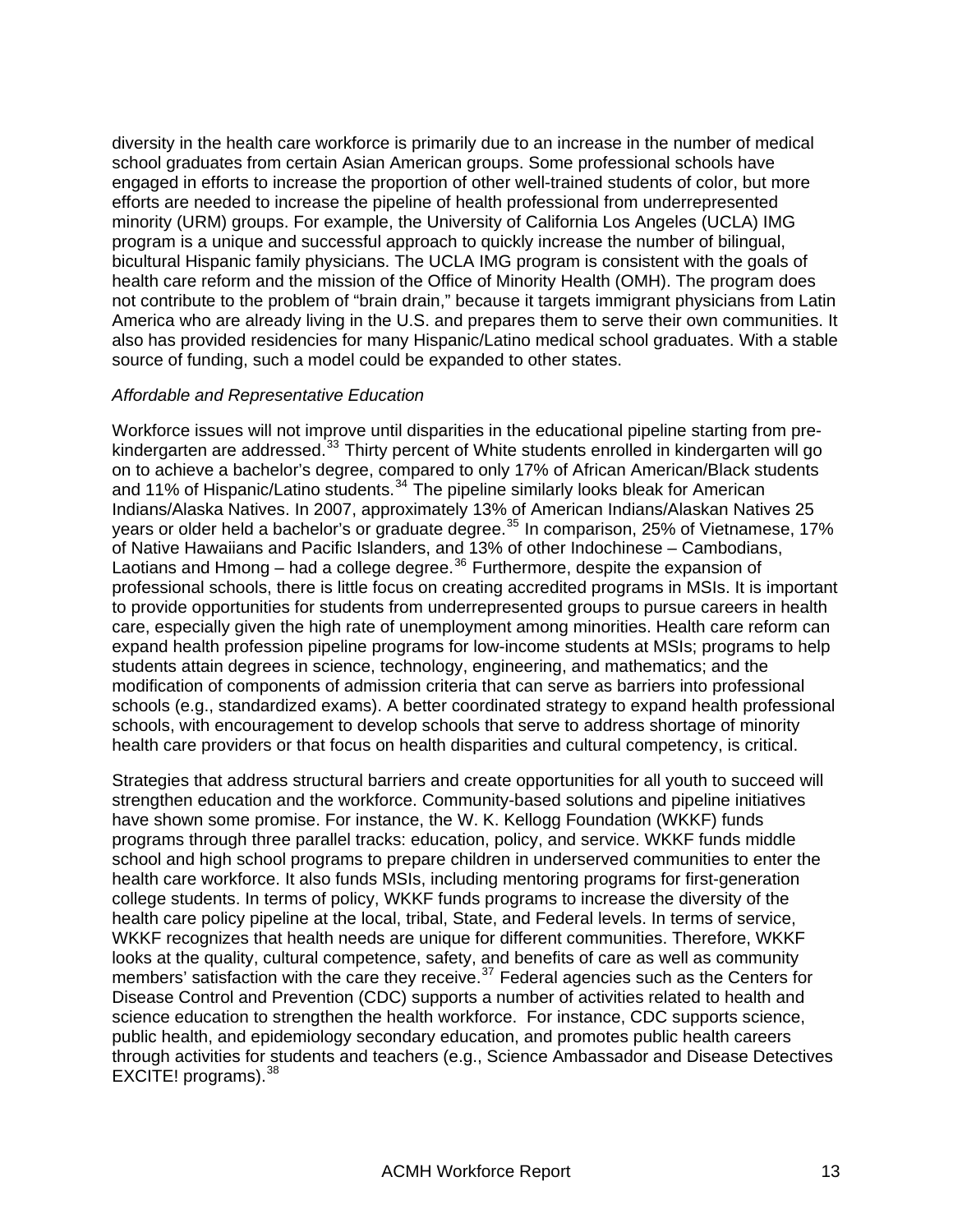Public-private partnerships are another strategy to help bridge the gap between the educational system and health care workforce. Partnerships between health centers and educational institutions (e.g., the Jobs to Career Initiative of the Robert Wood Johnson Foundation, U.S. Department of Labor, and Hitachi Foundation) can help frontline workers to develop the skills they need to advance their careers in health care, at little or no cost to workers. The Sullivan Alliance has focused its efforts on the development of State Alliances between higher education institutions, MSIs, and majority schools, which allow states to be directly involved in addressing the health access needs and education gaps of their citizens. Formalizing these relationships can result in a direct increase in the number of minority students who gain entry to, and graduate from, a health professions program; continuing such efforts is necessary to increase minority representation in health professional schools and health professions.<sup>[39](#page-25-0)</sup> Furthermore, training diverse candidates bolsters the executive leadership of health organizations.

These are just some examples of various workforce efforts that are in place. State and local efforts supported by public and private agencies, foundations, and organizations serve as the basis for much more coordinated, enhanced, and targeted efforts towards building the health care workforce.  $40,41$  $40,41$  $40,41$ 

#### *Development of Diverse Leadership and Governance in Health Care Organizations*

As stated in the ACMH's previous report, $42$  responsive and accountable executive leadership and governance are critical for providing quality health care for minority populations and for addressing health disparities. The leadership, oversight, and infrastructure required to initiate and sustain strategies for achieving health equity, especially in the face of severe resource constraints, depend upon the vision, skill, and commitment of the organization's governance. Building an effective infrastructure for achieving health equity requires a style and practice of executive leadership and governance that understands that workforce diversity and culturally competent care are not separate projects or programs but rather are a context for continuous quality improvement of all areas of executive leadership and governance responsibility.

The Joint Commission, in its *Hospitals, Language, and Culture: A Snapshot of the Nation[43](#page-25-4)* study, showed that, when a health care organization and its leadership do not consider the language and cultures of those they serve, language and cultural issues have a significant impact on disparities. Its subsequent report, *One Size Does Not Fit All: Meeting the Health Care*  Needs of Diverse Populations,<sup>[44](#page-25-5)</sup> builds upon the exploration of patient-centered care in the nation's hospitals, asserting that the blueprint for organizational cultural competence is unique for each organization and dependent on the quality of leadership and governance. Without trying to provide all of the answers for meeting the needs of diverse patient populations, The Joint Commission report offers a framework, derived from current practices employed by U.S. hospitals, for executive leaders and governing bodies to think systemically about how they provide health services that are truly patient-centered.

The development of diverse executive leadership and governance in the nation's health care organizations is essential for implementing effective health care reform.<sup>[45](#page-25-6)</sup> Corporate leadership studies have found that companies with diverse management teams outperform homogeneous management teams.<sup>[46](#page-25-7)</sup> Effectively engaging the diverse communities for achieving health equity requires executive leadership and governance that is representative of, and responsive to, those communities. Such leadership should view the community as a crucial partner in developing and providing quality healthcare – not just as consumers or recipients of healthcare services. The engaged health executive and governing body will develop and maintain an open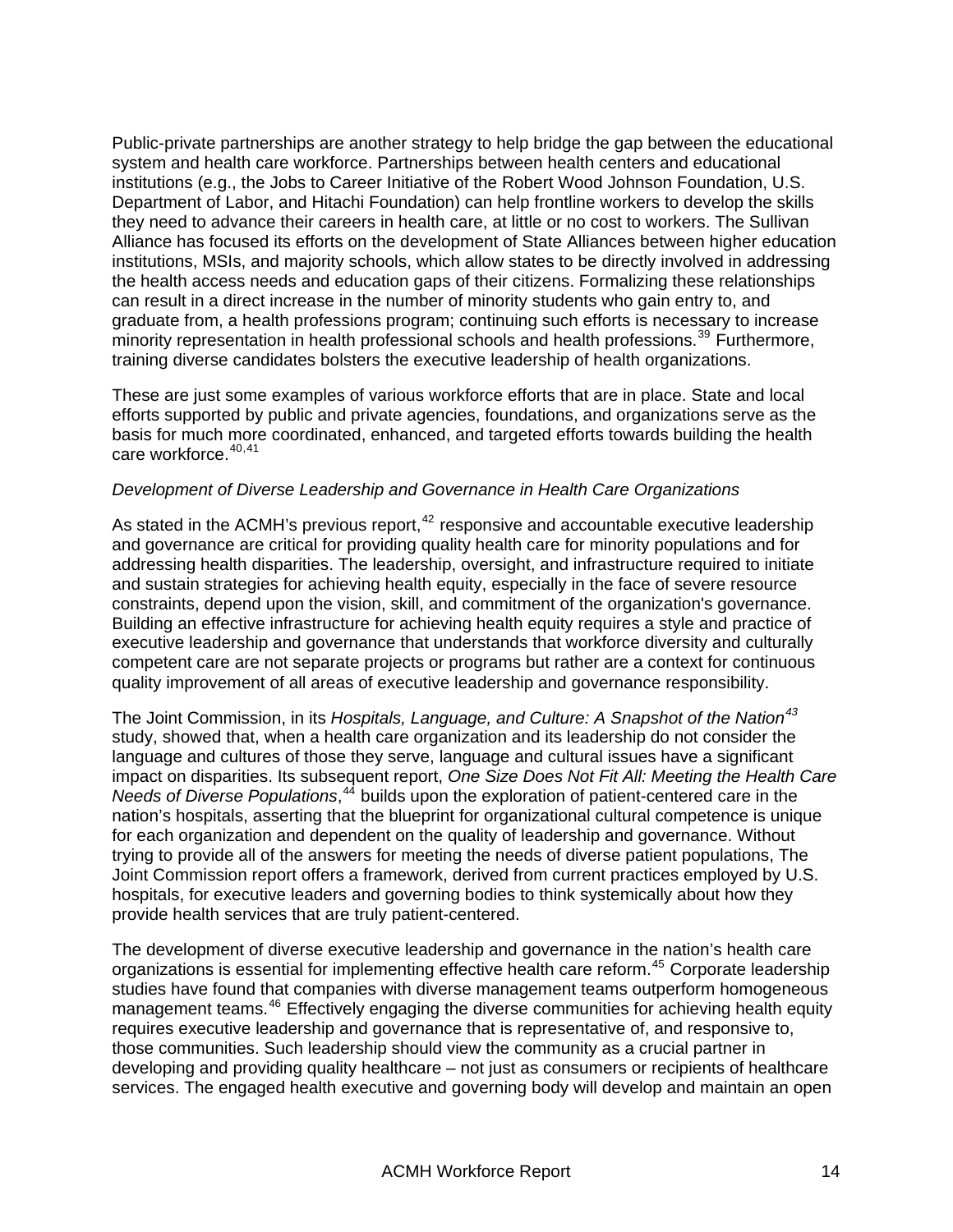dialogue with the community through interaction with trusted community leaders and members to identify key issues and effective strategies for improving the public's health. $47$  Current research has demonstrated overall improvement of quality of care when there is a concerted effort to improve care and to address disparities for minority patients. Minority executives and governing bodies can bring this increased awareness and responsiveness to the health care needs of their communities and be instrumental in improving the quality of care for all.<sup>[48](#page-25-9),49</sup>

Although diverse leadership is critical to the success and effectiveness of organizations, people from minority groups are grossly underrepresented in executive management and leadership positions in the health care service and education systems. For instance, most foreign educated nurses rarely are considered for leadership positions, regardless of their level of education. Similarly, although racial/ethnic minorities represent nearly half of the U.S. population, faculty of color represent only 10% of nursing, 9% of dental, and 4% of medical school faculty; there also is a lack of leadership and program development specific to the behavioral health needs of people of color. There also are lower rates of full-time faculty appointments, tenure, administrative appointments, or positions as principal investigator for grants for people of color and for women.<sup>[50](#page-25-11)</sup>

This disparity also is evident in health care organizations. In 2004 the Puerto Rican Legal Defense and Education Fund (PRLDEF) published the report, *Condition Critical: The Absence*  of Latinos among Policy Makers in New York City's Voluntary Hospitals,<sup>[51](#page-25-12)</sup> which highlighted not only the lack of Latino representation in hospital administration and boards but also the barriers that minority patient populations face in receiving care. Although Latinos now make up 14% of the U.S. population, only 2% of hospital chief executives in the U.S. are Latino. Such a disparity illustrates a critical issue for health care organizations to tackle to appropriately recognize and respond to the health care needs of an increasingly diverse population. This PRLDEF report spurred the Board of Governors of the Greater New York Hospital Association (GNYHA) to convene a blue ribbon task force on diversity and health care leadership. As a result, the GNYHA Center for Trustee Initiatives was created in 2005 to help member organizations achieve diversity reflecting all minority communities on their governing boards as a critical strategy for advancing health equity for the diverse communities in New York City.

Among programs that address the underrepresentation of minorities in executive leadership positions, the American Hospital Association's (AHA) Institute for Diversity in Health Management (IFD) operates to close the gap between the percentages of minority and non-minority executives in hospitals.<sup>[52](#page-25-13)</sup> Notable among their programs is the IFD's Summer Enrichment Program (SEP). Established in 1995, the SEP places first and second year graduate students pursuing healthcare degrees in U.S. hospitals for 12 weeks of intensive, hands-on administrative development. This placement provides hospitals with a multicultural/multiracial applicant pool for entry level management positions and provides the students with a competitive advantage of practical work experience. The program places between 40 and 60 graduate students in hospitals each year. With greater participation from hospitals, the IFD has the capacity to double this number. In 2008, the Veterans Administration adopted this program as its official pipeline for increasing diversity in its hospital leadership.

AHA's IFD has established several significant private and public partnerships to provide annual scholarships, fellowships, and mentoring programs to ensure minority graduate students remain in the pipeline from the classroom to the C-suite. IFD also offers monthly web seminars (*Diversity Dialogues*), national leadership and education conferences on diversity in health care,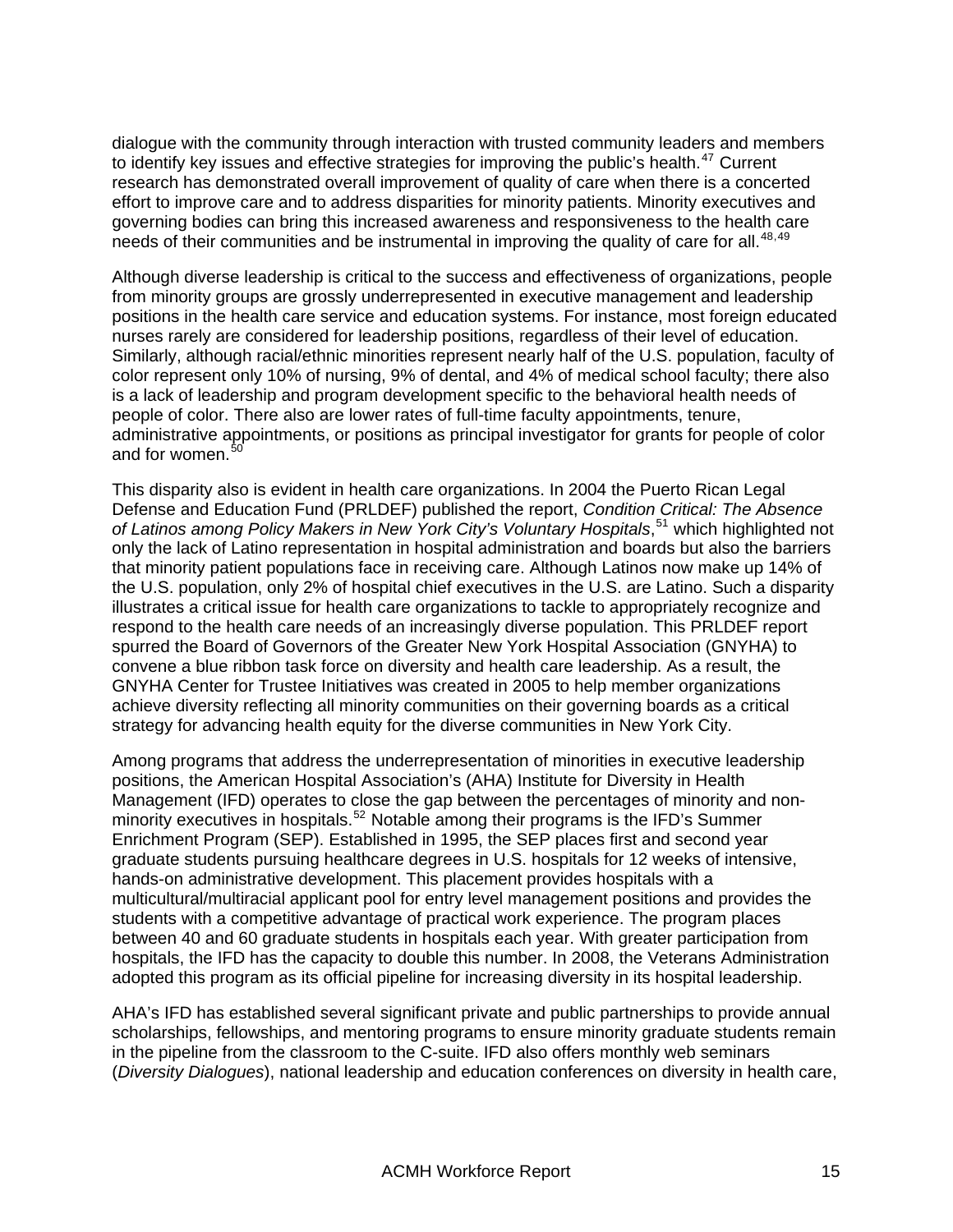a certification program for diverse professionals in healthcare, and the first benchmarking survey of U.S. hospitals to measure the hospital industry's progress in managing diversity and eliminating disparities while identifying best practices and promising programs.

Additionally, AHA's Minority Trustee Recruitment and Training Program is a model program that could be replicated nationally for building responsive and accountable governance structures that promote a linkage between understanding the importance of workforce diversity, culturally competent care, and governance responsibilities associated with quality and patient safety. This promising program is a result of the creation of the AHA's Special Advisory Group (SAG) on Improving Hospital Care for Minorities. The SAG, composed of national civil rights organizations, hospitals, public health agencies, state and federal government representatives, academic medical schools, and research organizations, was created in 2007 to provide guidance on how hospitals can eliminate disparities in care. In 2008, the SAG commissioned the AHA's Institute for Diversity in Health Management and the Center for Healthcare Governance to design and implement a program to increase minority trustees serving on hospital boards. To date, approximately 450 qualified professional minorities have been trained for hospital board placement in eight major cities across the country. A national and state registry is maintained, which provides hospitals with a viable pool of applicants to diversify local and national hospital system boards.

A number of initiatives to increase leadership diversity in academia also exist. The AAMC diversity initiatives include minority faculty diversity seminars. BHPR sponsors leadership development programs that such as Centers for Excellence, which helps recruit, train, and retain URM students and faculty at health professions schools, and the Minority Faculty Fellowship Program, which helps health profession schools identify, recruit, and select individuals to increase the number of URM individuals to be members of their faculty. The National League for Nursing is helping schools of nursing integrate diversity throughout their curriculum and incorporate diversity in criteria for faculty evaluations. The Disparities Solutions Center at Massachusetts General Hospital also provides a number of education, leadership training, and evaluation resources (e.g., the Disparities Leadership Program) to develop and assess efforts to increase diverse leadership in health care settings.<sup>[53](#page-25-14)</sup>The Josiah Macy Yale-Howard Interdisciplinary Health Scholars Program, established in 2007, aims to increase the number of ethnically diverse students seeking graduate degrees in the health professions, students who engage in health equity research, and the future number of ethnically diverse health professional leaders. Additionally, the Indian Health Service's Health Professions Scholarship Program aims to provide culturally and clinically competent health care and allied health professionals to serve in American Indian/Alaskan Native communities and to develop future Indian health care leaders.<sup>[54](#page-25-15)</sup>

Various groups recognize the need to increase minority leadership in all health care disciplines and have therefore created diversity programs; however, much more work is needed to reshape, enhance, and improve the infrastructure of institutions and develop pathways for leadership.[55](#page-25-16),[56](#page-25-17) At the federal level, ACMH believes strongly that genuine diversity in leadership and senior positions, particularly in DHHS, which is last among federal agencies in terms of employing Latinos, is critical towards assuring that workforce diversity as a value for the nation's health systems. On the legislative front, U.S. Senator Daniel Kahikina Akaka (D-Hawaii) has sought for the last two Congressional sessions to expand and embrace diversity of the Senior Executive Service (SES). He has co-sponsored with Congressman Danny K. Davis (D-Illinois) the *Senior Executive Service Diversity Assurance Act* (H.R. 3774/S. 2148). This act would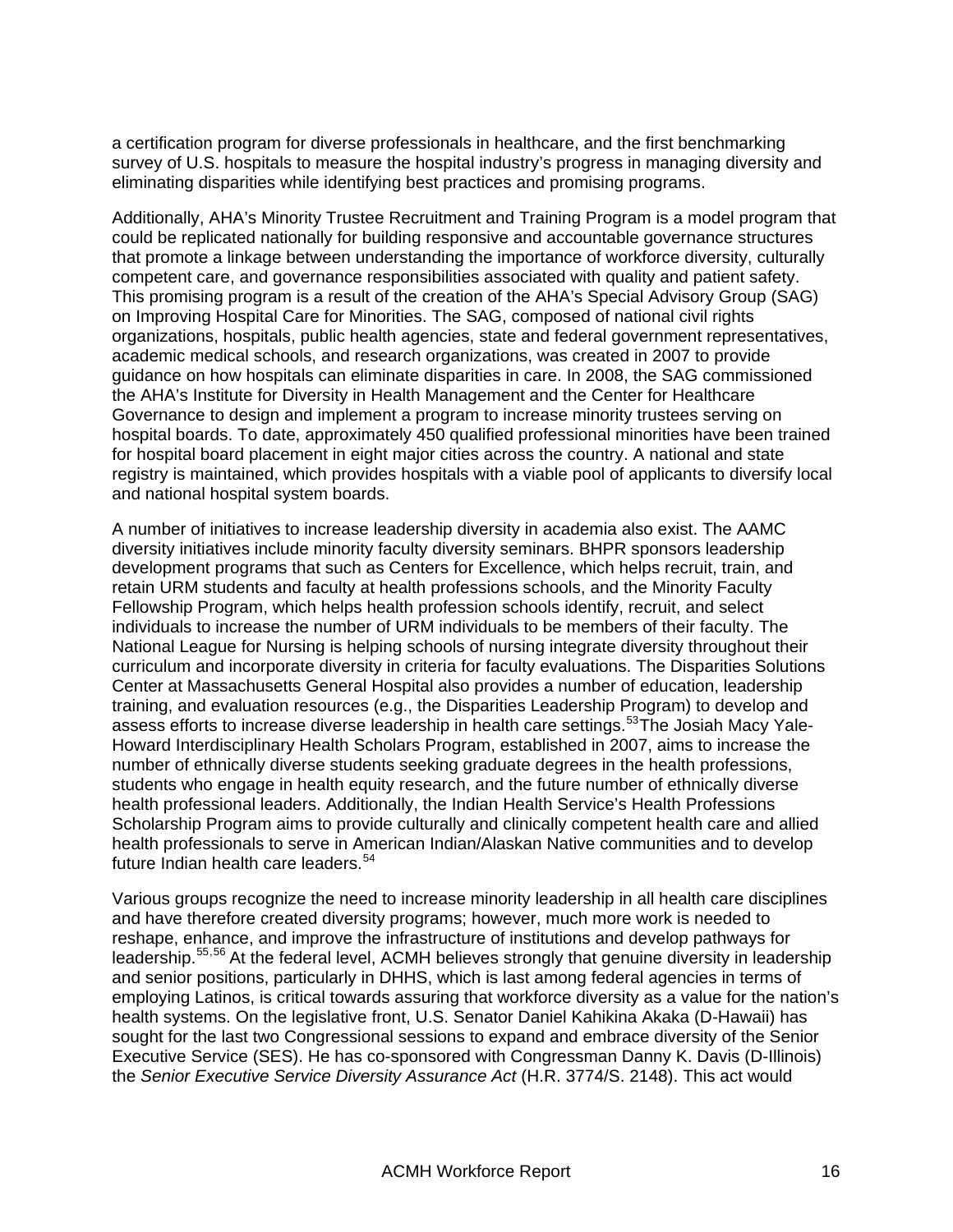establish provides guidance on how diversity should be monitored in the SES. At present there are no legal or policy barriers that would prevent federal agencies from examining and monitoring its hiring, retention, and promotion processes from a diversity standpoint prior to the passage of this bill. The bill calls for the establishment of a Senior Executive Service Resource Office, with a mission of improving the efficiency, effectiveness, productivity, and diversity representation of the SES through policy formulation, oversight, and guidance to federal agencies.

#### *Cultural Competence through Accreditation and Licensure*

There is an urgent need to ensure that health professional schools are equipped to provide culturally and linguistically competency training that will enable graduates to provide quality care to all.<sup>[57](#page-25-18)</sup> The CLAS standards provide guidance for all recipients (health care organizations) of Federal funds, which includes ensuring that staff at all levels and across all disciplines receive ongoing education and training in culturally and linguistically appropriate service delivery. Currently, schools and curricula on cultural competency differ widely. One strategy towards assuring cultural competency nationwide would be to develop national standards for cultural competency curricula and health disparities, using extant educational tools as a guide (e.g.,  $OMH$ ).  $58$ 

Modifying accreditation requirements also can strengthen the cultural competence and adequacy of training in health professions. For instance, schools of public health have a higher number of minority faculty members because it is part of their accreditation requirements. A similar provision can be made in the accreditation requirements for all health professions programs.[59](#page-26-1)

To assure that existing providers are also culturally competent, states, such as New Jersey and California, require existing providers to take courses that include cultural competency courses as part of their continuing medical education requirements. This approach to expanding and assuring a culturally competent workforce should be prioritized. Providing CME on health disparities and cultural competency should be mandated for providers in general and frontline and primary care providers in particular. OMH's Cultural Competency E-learning continuing education programs should be promoted as promising practices for this type of work. Likewise, increased reimbursement from insurance companies for all practices that incorporate strategies that improve cultural competency and health disparities into their practice will further enhance the quality of training and continuing education.

*International Graduates.* The certification process for health care professionals to work in the U.S. should be examined as well. To practice in the U.S., IMGs must be certified by the Educational Commission for Foreign Medical Graduates (ECFMG), a private, nonprofit, nongovernmental organization that Federal regulations authorize to certify IMGs entering the U.S. workforce as trainees in postgraduate medical education. ECFMG certification assures that IMGs have met minimum standards to enter U.S. residency programs. ECFMG certification entails an examination component that includes the U.S. Medical Licensing Examination (USMLE). Organizational members of the ECFMG include the American Board of Medical Specialties (ABMS), the American Medical Association (AMA), AAMC, the Association for Hospital Medical Education (AHME), the Federation of State Medical Boards (FSMB), and the National Medical Association (NMA).<sup>[60](#page-26-2)</sup>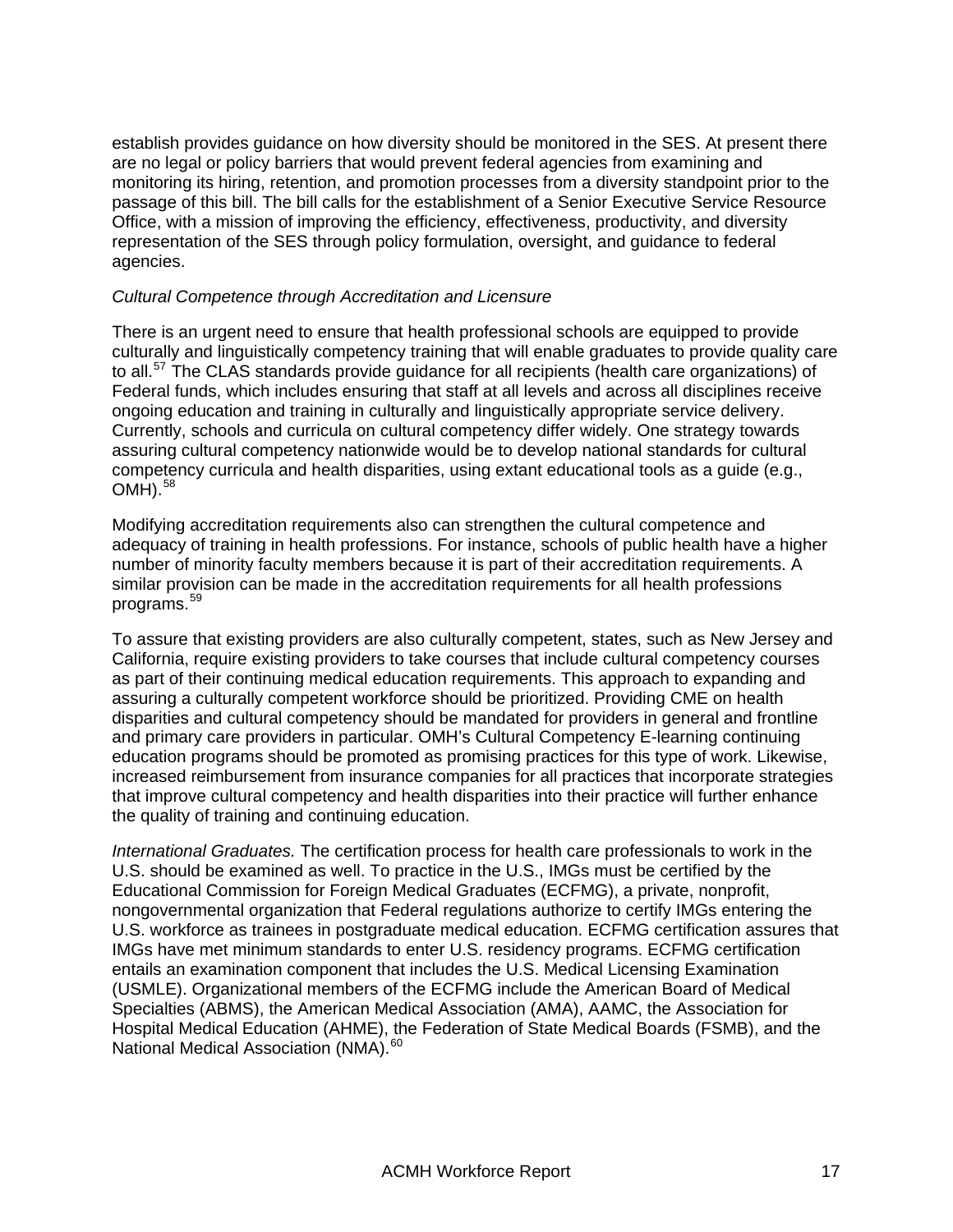Although approximately 25% of practicing physicians and residents in the U.S. are IMGs, there has been criticism that the U.S. is subsidizing IMGs; furthermore, many IMGs did not attend accredited schools with cultural competency curricula or requirements. Many IMGs also are not of nationalities that are highly represented in the U.S., and few are of Hispanic/Latino origin or of African descent (i.e., two minority groups with a large population in the U.S.). Some people purport that the reliance on international graduates leaves other countries at a disadvantage (e.g., brain drain) and that there is a need to focus more on training U.S. students. There have also been calls for alternative certification processes. There must be a mechanism to ensure that those who are board certified are still competent, and that those who are not board certified remain current with licensing requirements. Therefore, uniform mechanisms to assess the contribution, credentials, and acculturation of professional students are needed. Many IMGs are interested in becoming licensed practitioners but may lack the knowledge and skills to pass licensing tests and compete for residencies. Challenges include written and spoken language barriers; Visa issues; the variable quality of schools; lack of permanent funding; lack of familiarity with the process to enter training in the U.S., and the cost of U.S. medical licensing exams. Asian American and Hispanic communities, for example, have a large, untapped pool of internationally educated health care professionals who cannot obtain licenses in the U.S. due to language limitations. As a result, many of these individuals take jobs that do not fully utilize their skills, continuing to leave a need for competent and diverse health providers.<sup>[61](#page-26-3)</sup>

#### <span id="page-19-0"></span>**Conclusions and Recommendations**

The ACMH recognizes the importance and impact of diversifying the health care workforce, current diversification efforts, and the vital need to continue to bolster efforts to increase workforce diversity to ensure increased health equity. The charge of the ACMH is to provide recommendations to improve the health of racial and ethnic minority populations. Among ACMH's values are health for the common good and a diverse and competent health care workforce. To address and improve cultural representation within the health care workforce, development of diverse leadership, accrediting and licensure, and pipeline development in the educational system, the ACMH makes the following recommendations which are actionable and measurable for accountability. Some of the recommendations are within HHS' purview and others are beyond the scope of HHS and therefore require collaborative public-private efforts to facilitate change:

<span id="page-19-1"></span>*1. Expand multifaceted partnerships and funding sources to make the health care workforce more representative and reflective of diverse communities:* 

Recognizing resource challenges (e.g., financial), the benefits of diversification outweigh the costs of doing so. Best practices in workforce development include education and curriculum, inventory/repository for pipeline, and opportunities for community-based training. The ACMH encourages the use of specific strategies to further workforce development that are consistent with the best practices:

A. The use of federal funds to expand the health care workforce. Additional funding for student loans authorized through health reform legislation should be targeted to areas of need in the national workforce. Funding of solution-oriented research on health disparities also should be expanded to increase the understanding of beneficial outcomes and the health care needs of all consumers.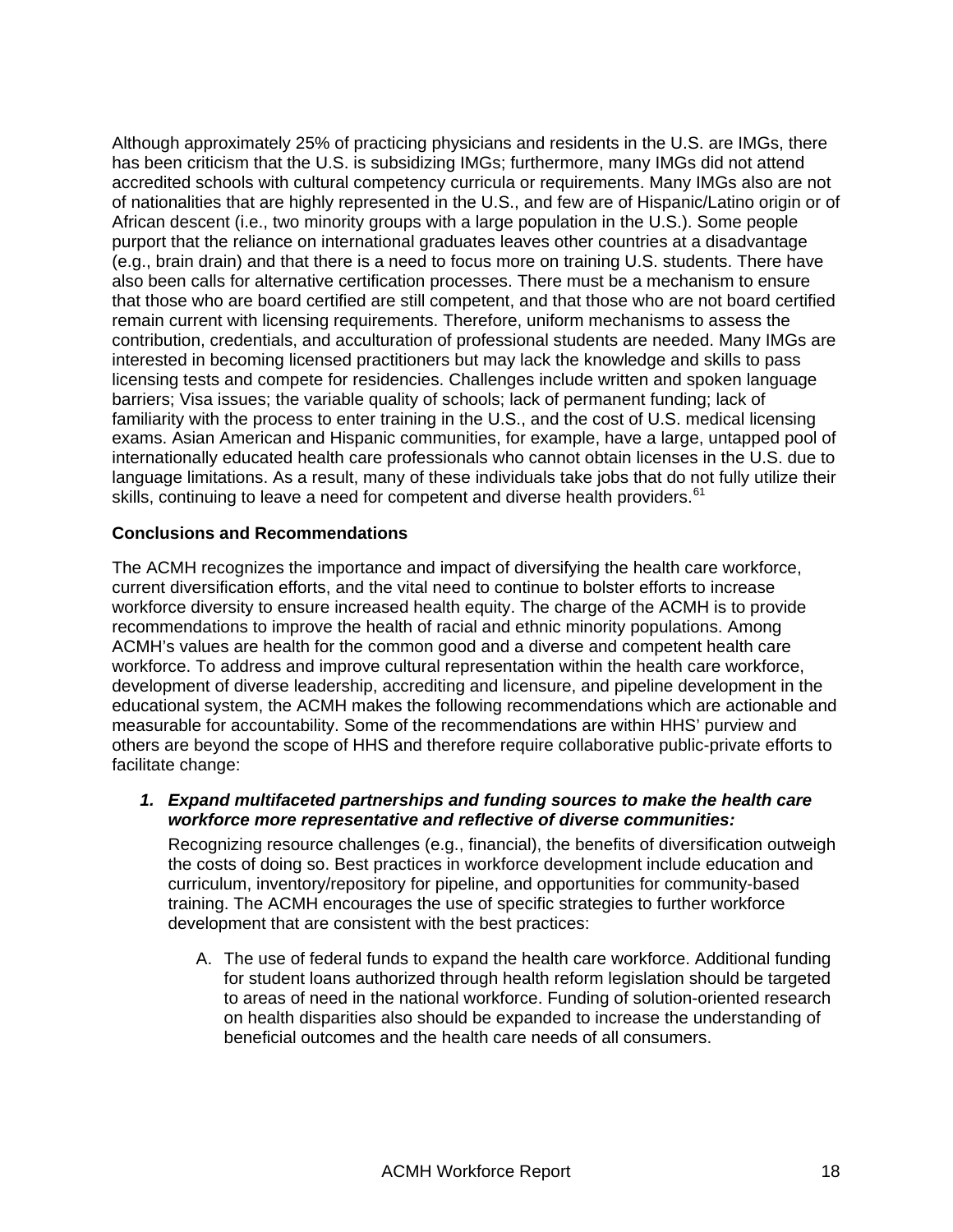- B. Interagency agreements on strategies and programs between the Departments of Health and Human Services, Labor, Education, and Housing and Urban Development to advance the health workforce development agenda.
- C. Increased recruitment of members of the Armed Forces who are interested in health professions, especially minority veterans.
- D. Expansion of public-private partnerships.
- E. Increased resources to ensure that providers have global clinical competency (e.g., the ability to conduct culturally competent examinations and histories; knowledge of cross-cultural medical ethics; use of qualified medical interpreters; understanding of language access laws; and knowledge of patients' country of origin, travel history, and diseases endemic to particular geographic regions).<sup>[62](#page-26-4)</sup>
- F. Creation of a national inventory of pipeline programs, sources of financial aid, solution-oriented best practice models, and workforce development resources to be shared with states and policy-making officials.

#### <span id="page-20-0"></span>*2. Strengthen the quality of the K-16 educational system and access to professional schools:*

There is a need for a national strategy on workforce development that includes a stronger state and federal role in the expansion of health professions schools. Ensuring that educational programs are accessible and reflective of the diversity of the nation will enhance the pipeline for health professions, expand the pool of applicants from underrepresented groups, and lead to improved overall health of communities. The following strategies can bolster the educational system and career pipeline:

- A. Federal role
	- 1. Think strategically regarding issues of diversity and health disparities.
	- 2. Develop minority workforce initiatives across a variety of federal departments.
	- 3. Use Presidential Executive Orders for Minority-erving Institutions to provide funding to support workforce development efforts.
- B. State and community role
	- 1. Engage community members, as community input is critical to this expansion process.
	- 2. Build public-private partnerships.
- C. Infrastructure and system development
	- 1. Assure the quality of education in all public schools.
	- 2. Understand and address social determinants of health (e.g., cultural barriers to care, etc.).
	- 3. Build the capacity of faculty and administration.
	- 4. Utilize best practice models around minority education, literacy programs, and curricula development related to health sciences.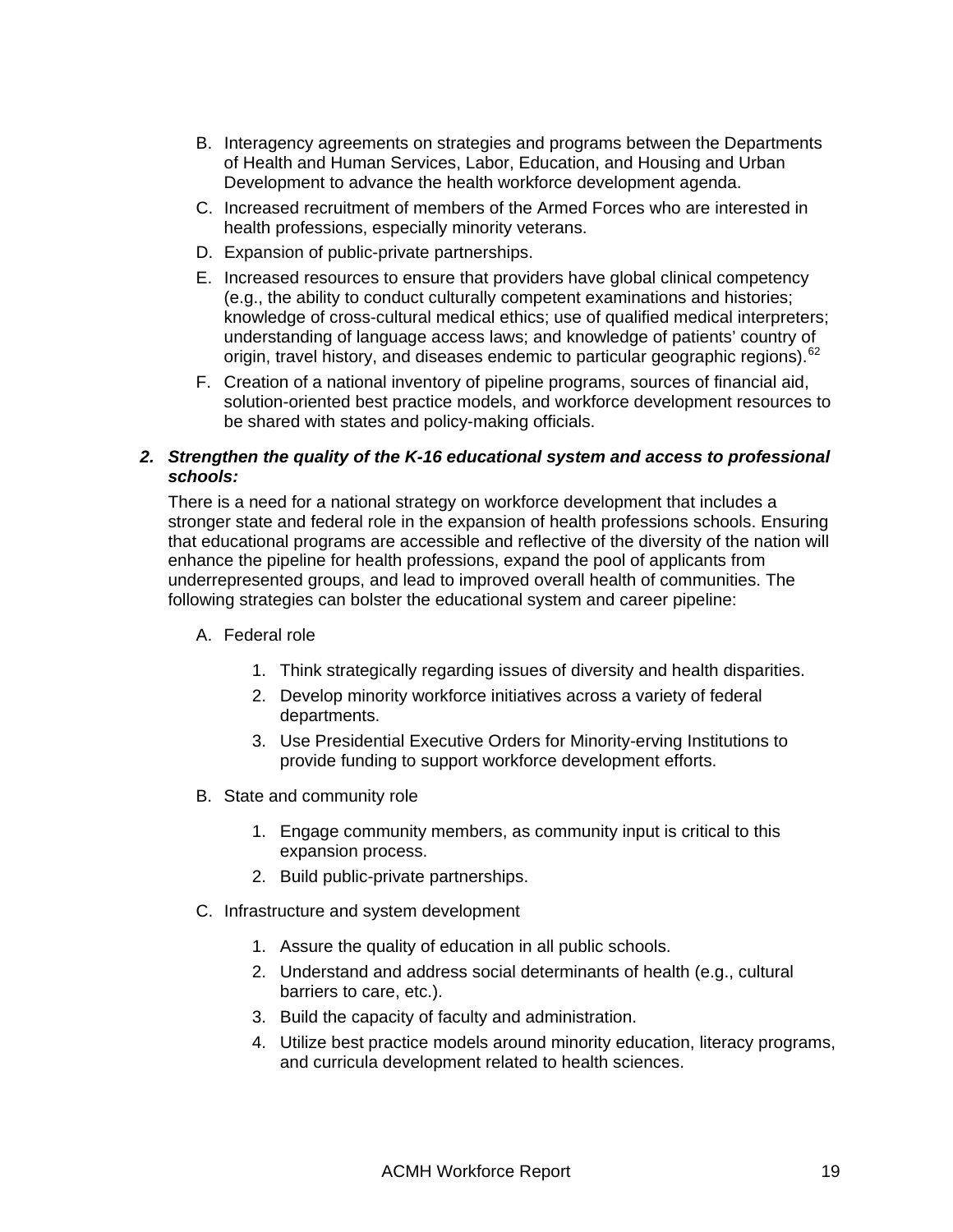- 5. Promote policies to ensure pipeline development for students form historically underserved and disadvantaged backgrounds.
- D. Matriculation and Graduation
	- 1. Monitor graduation and drop out rates.
	- 2. Develop efforts and incentives to increase school attendance and reduce truancy.
- E. Student support and preparation for postsecondary opportunities and the transition into the workforce
	- 1. Increase resources for mentoring, tutoring, and after school programs.
	- 2. Expand the availability, visibility, and awareness of academic enrichment and fellowship programs to provide opportunities for both the highest achieving students and students who need encouragement and support to improve academically.
	- 3. Increase parent/family involvement.
	- 4. Expand support for MSIs (e.g., support from professional medical associations and institutions).
	- 5. Create strong collaborations with community colleges, as many minority youth attend these institutions.
	- 6. Increase affordability for training via loans, scholarships, and assessment of licensure and health traineeships to reduce costs.
	- 7. Expand the public health service core and employer networking.
	- 8. Measure the outcomes and effectiveness of workforce development supports for students and retention over time.
- F. Encouragement of minority populations to pursue health care careers
	- 1. Strengthen the infrastructure of MSIs to support students' successful introduction and entry into health care fields.
	- 2. Adapt community health education promoter model to help families navigate the educational system around health professions.
	- 3. Increase use of tele-training (e.g., tele-health and tele-education) to increase exposure to health care fields.
	- 4. Provide incentives to attract students who are familiar with the cultures in underserved communities and committed to practice there long term.

#### <span id="page-21-0"></span>*3. Increase the diversity of leadership in the health care profession and education systems and build the capacity of institutions to support the ongoing development and advancement of leaders:*

Health care leadership and management, health care providers, and key committees that are reflective of the communities served are necessary to effectively address health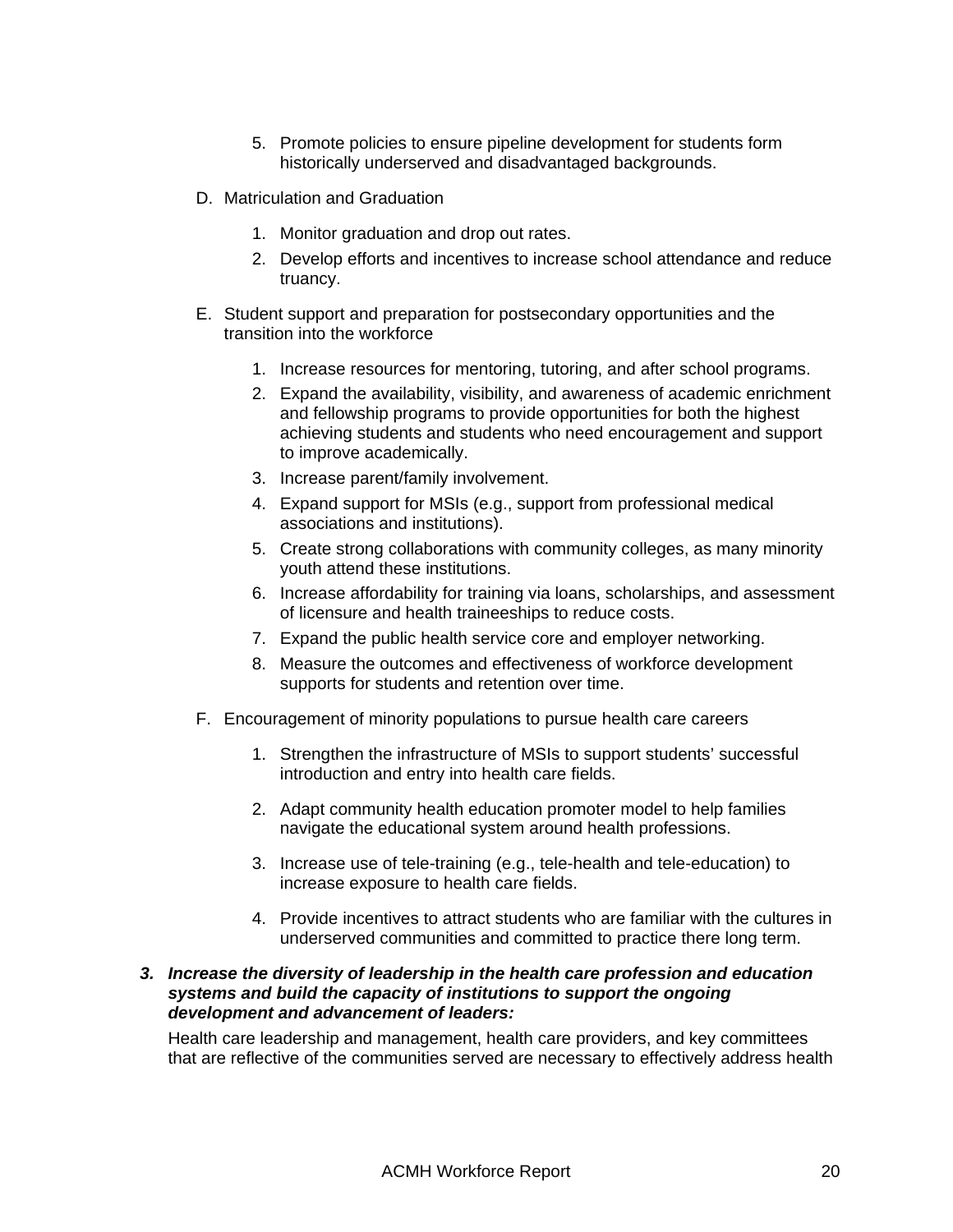care reform. Specific strategies to recruit, train, and retain representative and responsive leadership include:

- A. Diversity initiatives such as minority faculty workshops and mentoring programs.
- B. Development of pathways for leadership.
- C. Efforts to strengthen institutions' infrastructure to support diversity in leadership programs (e.g., sustainability plans, increased funding).
- D. Development of mechanisms to monitor the diversity of executive leadership, educators, and direct service providers in the health workforce.
- E. Recognition and advancement (e.g., promotion, tenure) of faculty for work done on health disparities and cultural competency.

#### <span id="page-22-0"></span>*4. Reexamine and modify accreditation and licensure procedures to ensure cultural competency, adequate training opportunities, and quality of health care providers:*

Certification, licensure, and continuing education assure training program directors, the health care field, and the public that health professionals have met the minimum standards to provide health services. ACMH encourages the use of the following strategies to change accreditation and licensure processes:

- A. Development of a standardized national health professional curriculum on health disparities and ongoing cultural and linguistic competency development that encompasses training on how to care for minority and ethnically diverse populations to ensure clinically competent global providers.
- B. Integration of cultural competency into the criteria for accreditation of programs, and including licensure requirements about cultural and linguistic competency and health disparities to ensure a competent workforce.
- C. Training of all providers on factors influencing racial and ethnic health disparities, cross-cultural medicine, patient-centered care, and the realities of unconscious bias.
- D. Continued increase of the international and domestic diversity of the American health care workforce.
- E. Implementation of national cultural and linguistic competency standards in physical and behavioral health training programs.
- F. Addressing barriers to licensure encountered by international students and U.S. students from historically underserved backgrounds.

#### <span id="page-22-1"></span>**Endnotes**

<span id="page-22-2"></span><sup>&</sup>lt;sup>1</sup> Office of the Legislative Counsel, *Compilation of the Patient Protection and Affordable Care Act. May 2010.* <http://docs.house.gov/energycommerce/ppacacon.pdf>

<span id="page-22-3"></span><sup>2</sup> US Department of Health and Human Services Advisory Committee on Minority Health. *Ensuring that Health Care Reform Will Meet the Health Care Needs of Minority Communities and Eliminate Health Disparities. A Statement of Principles and Recommendations.* July 2009. [http://minorityhealth.hhs.gov/Assets/pdf/Checked/1/ACMH Health](http://minorityhealth.hhs.gov/Assets/pdf/Checked/1/ACMH_HealthCareAccessReport.pdf) [careAccessReport.pdf](http://minorityhealth.hhs.gov/Assets/pdf/Checked/1/ACMH_HealthCareAccessReport.pdf).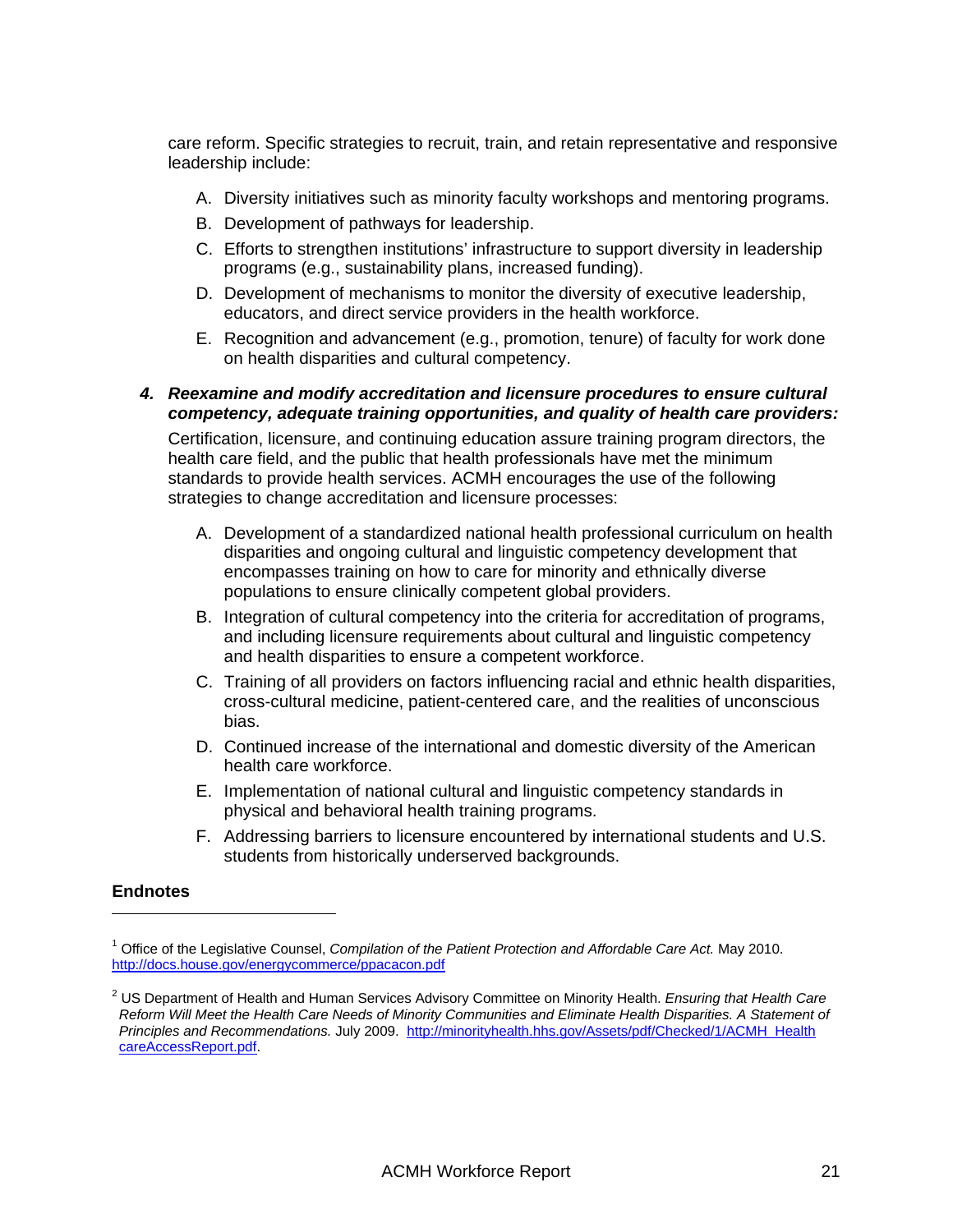<span id="page-23-0"></span>3 US Department of Health and Human Services Advisory Committee on Minority Health. *A Federal Health Equity Commission Will Promote the Public's Health and Ensure Health Equity in Health Care Reform. A Statement of Principles and Recommendations.* Submitted to US DHHS OMH, Washington, DC. December 2009.

<u> 1989 - Johann Stein, marwolaethau a bhann an chomhair an t-an chomhair an chomhair an chomhair an chomhair a</u>

- <span id="page-23-1"></span>4 US Department of Health and Human Services Advisory Committee on Minority Health. *Assuring Health Equity for Minority Persons with Disabilities: A Statement of Principles and Recommendations.* Submitted to US DHHS OMH, Washington, DC. April 2011.
- <span id="page-23-2"></span>5 The Sullivan Commission. *Missing Persons: Minorities in Health Professions.* Washington, DC: Sullivan Commission. 2004.
- <span id="page-23-3"></span>6 Congressional Black Caucus Foundation, Inc. *Understanding Health Reform: A Guide for African Americans.*  Washington, DC: Congressional Black Caucus Foundation, Inc. 2010.

<span id="page-23-4"></span>7 U.S. Census Bureau. *Population Profile of the United States: National Population Projections.* Washington, D.C. <http://www.census.gov/population/www/pop-profile/natproj.html>

<span id="page-23-5"></span><sup>8</sup> Hunt D. The case for workforce diversity. Presentation at: Advisory Committee on Minority Health Quarterly Meeting; Washington, DC. July 6-7, 2010.

<span id="page-23-6"></span><sup>9</sup> Ibid., Note 2.

<span id="page-23-7"></span><sup>10</sup> Institute of Medicine. *Workshop 7. Health Care Reform and Future Workforce Needs, Addressing the Needs of Racial and Ethnic Minority Patients and Other Underserved Populations*; Washington, DC. September 13, 2010. <http://www.iom.edu/Activities/SelectPops/HealthDisparities/2010-SEP-13.aspx>

<span id="page-23-8"></span><sup>11</sup> Institute of Medicine, Committee on Institutional and Policy-Level Strategies for Increasing the Diversity of the U.S. Health Care Workforce. *In the Nation's Compelling Interest: Ensuring Diversity in the Health care Workforce.*  Washington, DC: National Academy Press. 2004. [http://books.nap.edu/openbook.php?record id=10885](http://books.nap.edu/openbook.php?record_id=10885)

 $12$  Ibid., Note 1.

<span id="page-23-9"></span>13 American Association of Medical Colleges. *Summary of PPACA Provisions Related to HRSA's Health Professions Programs and Other PHSA Workforce Programs.* 2010. <http://www.aamc.org/reform/summary/hrsa.pdf>

<span id="page-23-10"></span><sup>14</sup> Heinrich J. Increasing diversity in the health professions workforce. Presentation at: Advisory Committee on Minority Health Quarterly Meeting; Washington, DC. April 6-7, 2010.

<span id="page-23-11"></span> $15$  Ibid., Note 6.

<span id="page-23-12"></span>16 Cohen JJ, Gabriel BA, Terrell C. The Case for Diversity in the Health Care Workforce. *Health Affairs* (Millwood) 2002;21(5):90–102. <http://content.healthaffairs.org/cgi/reprint/21/5/90>

<span id="page-23-13"></span> $17$  Ibid., Note 13.

<span id="page-23-14"></span><sup>18</sup> U.S. Department of Health and Human Services, Health Resources and Services Administration, Bureau of Health Professions. *The Rationale for Diversity in the Health Professions: A Review of the Evidence.* Washington, DC. October 2006.<ftp://ftp.hrsa.gov/bhpr/workforce/diversity.pdf>

<span id="page-23-15"></span><sup>19</sup> Institute of Medicine. Health care reform and future workforce needs, addressing the needs of racial and ethnic minority patients and other underserved populations. Workshop at: Institute of Medicine of the National Academies; Washington, DC. September 13, 2010.

<span id="page-23-16"></span><sup>20</sup> American Hospital Association, American College of Healthcare Executives. *Strategies for Leadership: Does Your Hospital Reflect the Community It Serves?* Washington, DC: American Hospital Association. 2004.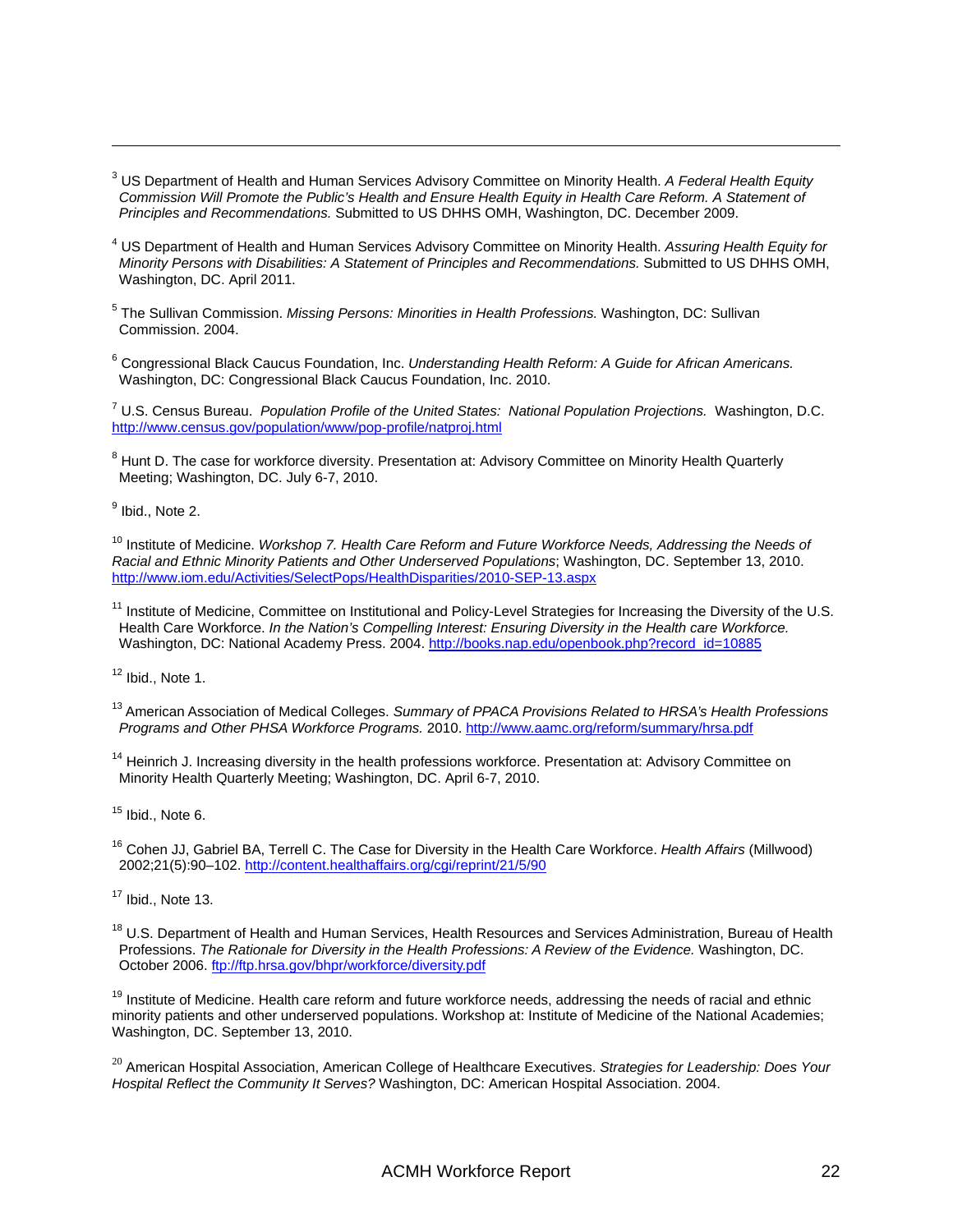<span id="page-24-0"></span><sup>21</sup> National Center for Cultural Competence. *Promising practices. <http://nccc.georgetown.edu/resources/practices.html#broker>*

<span id="page-24-1"></span><sup>22</sup> Goode T, Jones W, Mason J. *A Guide to Planning and Implementing Cultural Competence Organization Self-assessment.* Washington, D.C.: National Center for Cultural Competence, Georgetown University Child Development Center. 2002.

<span id="page-24-2"></span><sup>23</sup> National Center for Cultural Competence. *Bridging the Cultural Divide in Health Care Settings: The Essential Role of Cultural Broker Programs.* Washington, DC: National Center for Cultural Competence, Georgetown University Child Development Center. 2004.

<u> 1989 - Johann Stein, marwolaethau a bhann an chomhair an t-an chomhair an chomhair an chomhair an chomhair a</u>

<span id="page-24-3"></span> $24$  Dowling PT. An innovative UCLA program to Increase the Number of Bilingual, Bicultural Hispanic Family Physicians in California. International medical graduates in the U.S. health care workforce. Panel presentation at: Advisory Committee on Minority Health Quarterly Meeting; Washington, DC. July 6-7, 2010.

<span id="page-24-4"></span>25 U.S. Department of Health and Human Services Office of Minority Health. *National Standards on Culturally and Linguistically Appropriate Services (CLAS).* 2007. <http://minorityhealth.hhs.gov/templates/browse.aspx?lvl=2&lvlID=15>

<span id="page-24-5"></span>26 Hart, JT. The Inverse Care Law. *Lancet,* 1971 Feb 27;1 (7696): 405-12.

<span id="page-24-6"></span> $27$  Ibid., Note 24.

<span id="page-24-7"></span> $28$  Ibid., Note 24.

<span id="page-24-8"></span> $29$  Ibid., Note 16.

<span id="page-24-9"></span> $30$  Ibid., Note 10.

<span id="page-24-10"></span> $31$  World Bank. Washington, DC: The World Bank Group. Available at: <http://www1.worldbank.org/economicpolicy/globalization/>. Accessed December 6, 2010.

<span id="page-24-11"></span> $32$  Ibid., Note 24.

<span id="page-24-12"></span><sup>33</sup> Mitchell DA, Lassiter SL. Addressing Health Care Disparities and Increasing Workforce Diversity: The Next Step for Dental, Medical, and Public Health Professions. *Am J Public Health.* 2006;96:2093-2097.

<span id="page-24-13"></span> $34$  Ibid., Note 24.

<span id="page-24-14"></span><sup>35</sup> U.S. Department of Commerce, Census Bureau, Current Population Survey (CPS), Annual Social and Economic Supplement, 2007. Available at: [http://nces.ed.gov/pubs2008/nativetrends/ind 7 1.asp.](http://nces.ed.gov/pubs2008/nativetrends/ind_7_1.asp) Accessed July 12, 2011.

<span id="page-24-15"></span><sup>36</sup> US Government Accountability Office. Higher Education: Information Sharing Could Help Institutions Identify and Address Challenges some Asian Americans and Pacific Islander Students Face. Washington, DC: Government Accountability Office (GAO-07-925), p 16.

<span id="page-24-16"></span><sup>37</sup> Warner-Mehlhorn A. Diversifying the healthcare policy workforce in underserved communities to address health disparities. Developing and diversifying the health care pipeline in the U.S. Panel presentation at: Advisory Committee on Minority Health Quarterly Meeting; Washington, DC. July 6-7, 2010.

<span id="page-24-17"></span>38 Centers for Disease Control and Prevention. *Excellence in Curriculum Innovation through Teaching Epidemiology and the Science of Public Health.* [http://www.cdc.gov/excite/index.htm. Accessed July 26](http://www.cdc.gov/excite/index.htm.%20Accessed%20July%2026), 2011.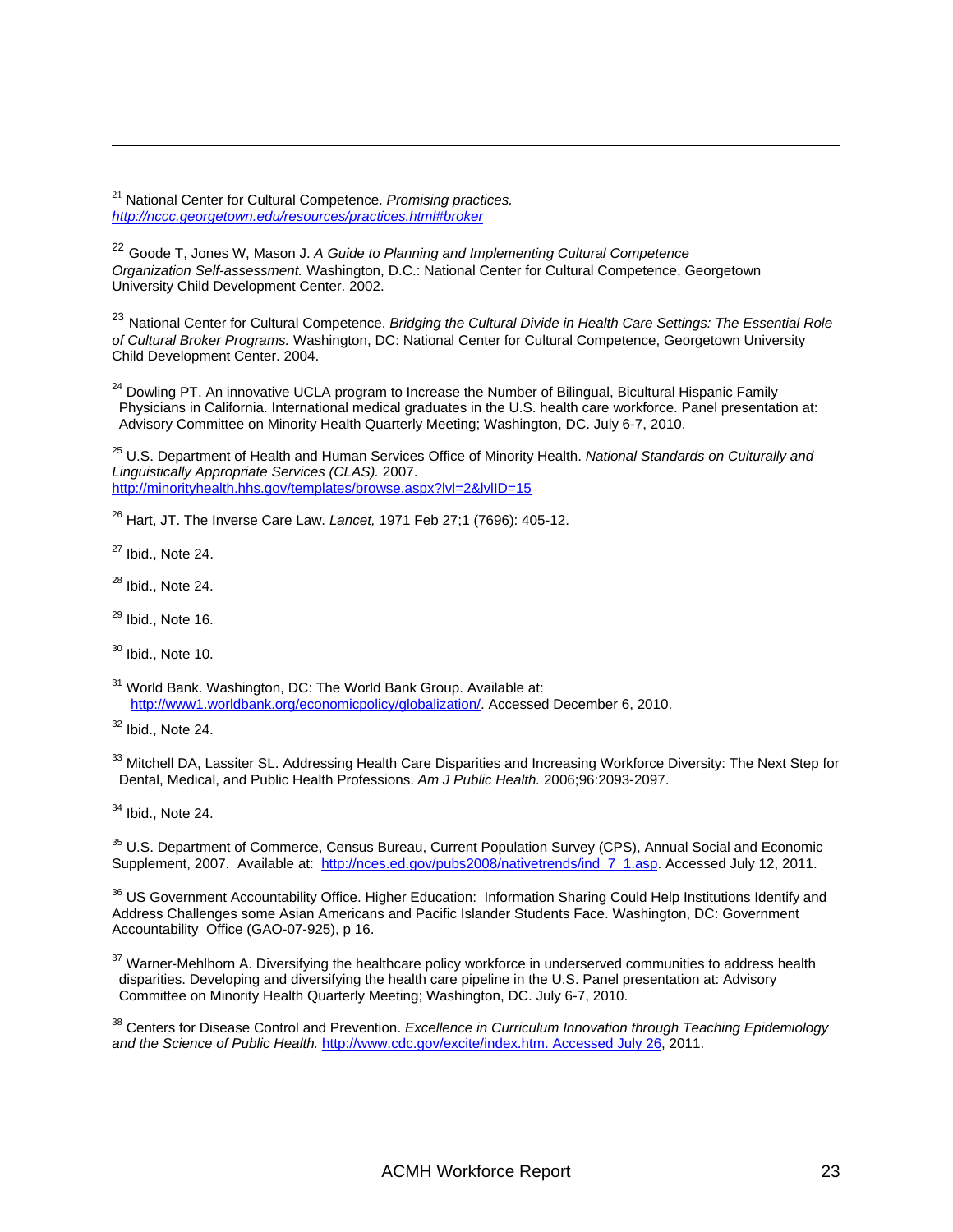<span id="page-25-0"></span><sup>39</sup> Sullivan LW. Forming state alliances to increase diversity in the nation's health workforce. Presentation at: Advisory Committee on Minority Health Quarterly Meeting; Washington, DC. April 6-7, 2010.

<u> 1989 - Johann Stein, marwolaethau a bhann an chomhair an t-an chomhair an chomhair an chomhair an chomhair a</u>

<span id="page-25-1"></span><sup>40</sup> Hospitals in Pursuit of Excellence. Chicago, IL: Health Research and Educational Trust. Available at: [http://www.hpoe.org/hpoe/reports-guides.shtml.](http://www.hpoe.org/hpoe/reports-guides.shtml) Accessed January 30, 2011.

<span id="page-25-2"></span><sup>41</sup> World Health Organization. WHO Statistical Information System (WHOSIS). Available at: [http://www.who.int/whosis/indicators/compendium/2008/3hwo/en/.](http://www.who.int/whosis/indicators/compendium/2008/3hwo/en/) Accessed January 30, 2011.

<span id="page-25-3"></span> $42$  Ibid., Note 2.

<span id="page-25-4"></span>43 The Joint Commission. *Hospitals, Language, and Culture: A Snapshot of the Nation Study.* Washington, DC: The Joint Commission. 2007. <http://www.jointcommission.org/PatientSafety/HLC/>

<span id="page-25-5"></span>44 Wilson-Stronks A, Lee KK, Cordero CL, Kopp AL, Galvez E. *One Size Does Not Fit All: Meeting The Health Care Needs of Diverse Populations.* Oakbrook Terrace, IL: The Joint Commission. 2008.

<span id="page-25-6"></span> $45$  Ibid., Note 20.

<span id="page-25-7"></span><sup>46</sup> Nivet MA.Diversifying the workforce: AAMC perspective. Presentation at: Advisory Committee on Minority Health Quarterly Meeting; Washington DC. April 6-7, 2010.

<span id="page-25-8"></span> $47$  Ibid., Note 23.

<span id="page-25-9"></span>48 National Committee for Quality Assurance. *Supporting Small Practices: Lessons for Health Reform.* Washington, DC. 2009.

<span id="page-25-10"></span><sup>49</sup> Weinck RM, Byron CS, Han ES, et al. Reducing Disparities and Improving Quality: Understanding the Needs of Small Primary Care practices. *Ethnicity and Disease*, 2010;20:58-63.

<span id="page-25-11"></span><sup>50</sup> Nichols BL. Bridging the divide: Characteristics of foreign educated nurses in the U.S. health care workforce. International medical graduates in the U.S. health care workforce panel presentation at: Advisory Committee on Minority Health Quarterly Meeting; Washington, DC. July 6-7, 2010.

<span id="page-25-12"></span>51 Fuentes A, *Condition Critical: The Absence of Latinos among Policymakers in New York City's Voluntary Hospitals.*  Puerto Rican Legal Defense Fund, Public Health Informatics Institute. New York. 2004.

<span id="page-25-13"></span>52 Alliance of Community Health Plans Foundation. *Making the Business Case for Culturally and Linguistically Appropriate Services in Health Care: Case Studies from the Field.* Whitehouse Station, NJ: Merck Company Foundation. 2007.<http://minorityhealth.hhs.gov/Assets/pdf/Checked/CLAS.pdf>

<span id="page-25-14"></span>53 Massachusetts General Hospital. *The Disparities Solutions Center.*  [http://www2.massgeneral.org/disparitiessolutions/index.html. Accessed July 26,](http://www2.massgeneral.org/disparitiessolutions/index.html.%20Accessed%20July%2026) 2011.

<span id="page-25-15"></span><sup>54</sup> Guthrie BJ., Kelly DA, Malone B, Warner-Mehlhorn A. Developing and diversifying the health care pipeline in the U.S. Panel presentation at: Advisory Committee on Minority Health Quarterly Meeting; Washington, DC. July 6-7, 2010.

<span id="page-25-16"></span><sup>55</sup> Wilson J. White House initiative on HBCUs. Diversifying the health workforce from an educational perspective panel presentation at: Advisory Committee on Minority Health Quarterly Meeting; Washington, DC. April 6-7, 2010.

<span id="page-25-17"></span><sup>56</sup> Chapa T. Movlizandonos por nuestro futuro: Strategic development of a mental health workforce for Latinos. Presentation at: Advisory Committee on Minority Health Quarterly Meeting; Washington, DC. July 6-7, 2010.

<span id="page-25-18"></span> $57$  Ibid., Note 52.